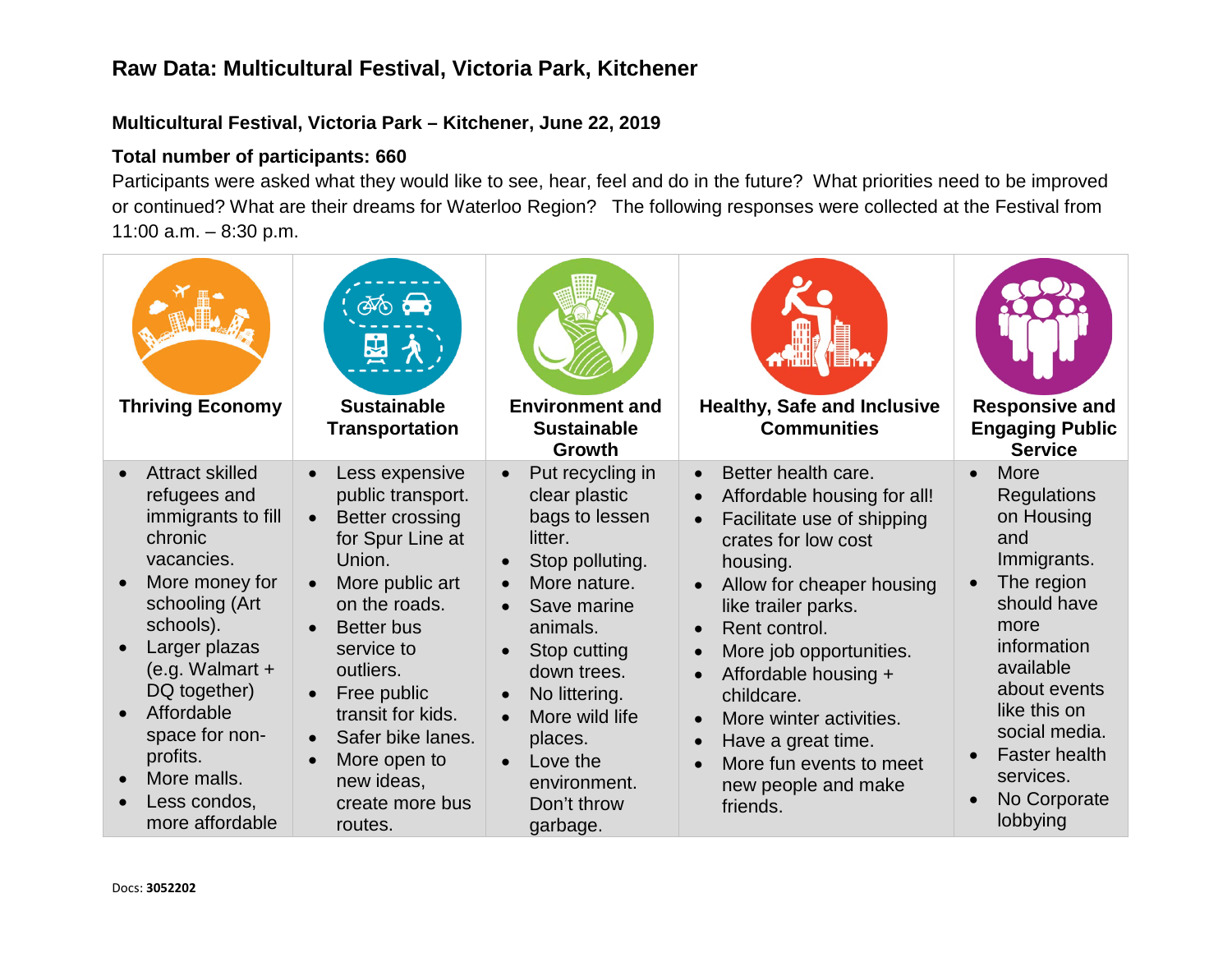| <b>Thriving Economy</b>                                                                                                                                                                                                                                                                                                                                                                   | $\phi$ $\phi$<br>图<br><b>Sustainable</b><br><b>Transportation</b>                                                                                                                                                                                                                                                                                                                                          | <b>Environment and</b><br><b>Sustainable</b><br>Growth                                                                                                                                                                                                                                                                                                                                                                                                                                                      | <b>Healthy, Safe and Inclusive</b><br><b>Communities</b>                                                                                                                                                                                                                                                                                                                                                                                                                                                                                                                                                                                                                                         | <b>Responsive and</b><br><b>Engaging Public</b><br><b>Service</b>                                                                                                                                                                                                                                                                                                       |
|-------------------------------------------------------------------------------------------------------------------------------------------------------------------------------------------------------------------------------------------------------------------------------------------------------------------------------------------------------------------------------------------|------------------------------------------------------------------------------------------------------------------------------------------------------------------------------------------------------------------------------------------------------------------------------------------------------------------------------------------------------------------------------------------------------------|-------------------------------------------------------------------------------------------------------------------------------------------------------------------------------------------------------------------------------------------------------------------------------------------------------------------------------------------------------------------------------------------------------------------------------------------------------------------------------------------------------------|--------------------------------------------------------------------------------------------------------------------------------------------------------------------------------------------------------------------------------------------------------------------------------------------------------------------------------------------------------------------------------------------------------------------------------------------------------------------------------------------------------------------------------------------------------------------------------------------------------------------------------------------------------------------------------------------------|-------------------------------------------------------------------------------------------------------------------------------------------------------------------------------------------------------------------------------------------------------------------------------------------------------------------------------------------------------------------------|
| housing.<br>Cheaper real<br>estate.<br>No service cuts!<br><b>Have Region</b><br>clothes for Sale.<br>Fees should be<br>a little lesser for<br>international<br>students UOW.<br>Free tuition.<br>More living<br>wage employers<br>+ affordable<br>housing.<br>2019, good job.<br>More job<br>opportunities.<br>Tax incentives<br>for home-owner,<br>solar energy<br>upgrades and<br>grid | Use public<br>transport.<br>Have clearly<br>defined/enforced<br>cyclists' rules to<br>ensure safety of<br>pedestrians and<br>motorists.<br>Bike lanes.<br>Fewer cars,<br>more bicycles<br>and electric<br>things.<br><b>Better road</b><br>construction.<br>Bus passes to<br>be available at<br>more locations.<br>Ad standards on<br><b>GRT</b> transit.<br>Transportation<br>that is easy for<br>people. | More trees and<br>$\bullet$<br>green spaces<br>and bike lanes.<br>Say no plastic<br>$\bullet$<br>and adapt more<br>use of paper<br>packaging<br>materials.<br>Increase of<br>$\bullet$<br>quality water.<br>More trails.<br>$\bullet$<br>Pollinator<br>$\bullet$<br>gardens<br>alongside roads.<br>Decrease air<br>$\bullet$<br>pollution levels.<br>More trees.<br>$\bullet$<br><b>Reuse bottles</b><br>and plastic.<br>Parks.<br>$\bullet$<br><b>Plant more</b><br>trees.<br>A tree blossom.<br>$\bullet$ | <b>Better Health Care.</b><br>$\bullet$<br>More grants for youth.<br>ASCEND.<br>More splash pads.<br>$\bullet$<br>Don't fight!<br>$\bullet$<br>Improved day care, quality<br>$\bullet$<br>and quantity.<br>Recreational services,<br>$\bullet$<br>parks, events, especially in<br>winter.<br>Love.<br>$\bullet$<br>More schools.<br>$\bullet$<br>More fun activities,<br>$\bullet$<br>outdoors.<br>Just be friendlier and open<br>$\bullet$<br>more to each other.<br>More outside games.<br>$\bullet$<br>Free health care.<br>$\bullet$<br>More housing, especially<br>$\bullet$<br>affordable housing. Less<br>rules on what is allowed.<br>More affordable and mixed<br>$\bullet$<br>housing! | (corporations<br>can't hire<br>lawyers to<br>influence the<br>government)<br>Run!!<br>$\bullet$<br>International<br><b>Students</b><br><b>Services</b><br>Awareness<br>Programs.<br><b>Medical</b><br>facilities to be<br>more<br>economical<br>and easily<br>available.<br>Region of<br>Waterloo<br>becomes a<br>living wage<br>employer.<br>Central event<br>website. |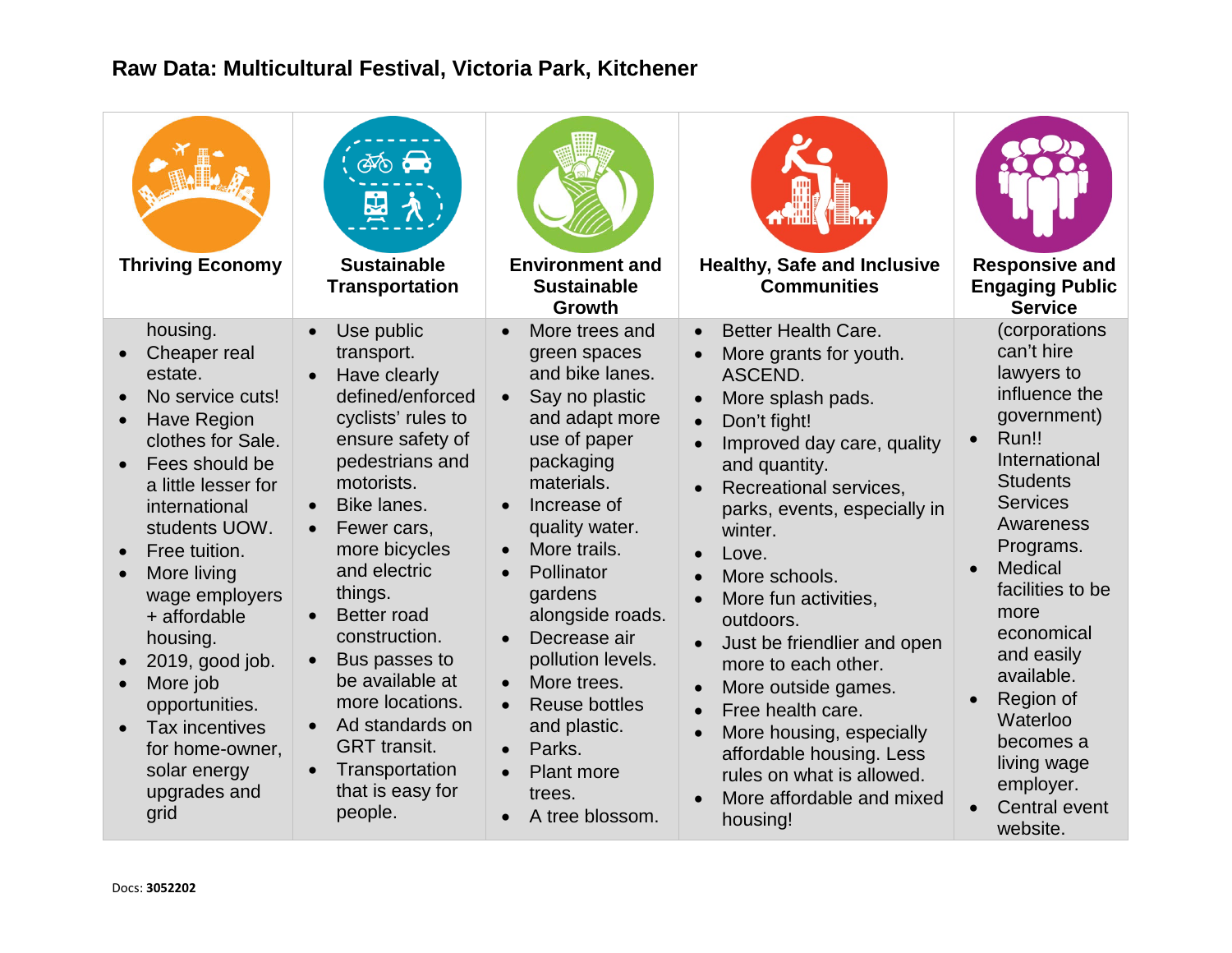| <b>Thriving Economy</b>                                                                                                                                                                                                                                                                                                                              | $\phi$ $\phi$<br>떻<br><b>Sustainable</b><br><b>Transportation</b>                                                                                                                                                                                                                                                                                                                        | <b>Environment and</b><br><b>Sustainable</b><br><b>Growth</b>                                                                                                                                                                                                                                                                                                                                                                               | <b>Healthy, Safe and Inclusive</b><br><b>Communities</b>                                                                                                                                                                                                                                                                                                                                                                                                                                                                                                                                                                                                                                                                                                               | <b>Responsive and</b><br><b>Engaging Public</b><br><b>Service</b>                                                                                                                                                                                                                                                                            |
|------------------------------------------------------------------------------------------------------------------------------------------------------------------------------------------------------------------------------------------------------------------------------------------------------------------------------------------------------|------------------------------------------------------------------------------------------------------------------------------------------------------------------------------------------------------------------------------------------------------------------------------------------------------------------------------------------------------------------------------------------|---------------------------------------------------------------------------------------------------------------------------------------------------------------------------------------------------------------------------------------------------------------------------------------------------------------------------------------------------------------------------------------------------------------------------------------------|------------------------------------------------------------------------------------------------------------------------------------------------------------------------------------------------------------------------------------------------------------------------------------------------------------------------------------------------------------------------------------------------------------------------------------------------------------------------------------------------------------------------------------------------------------------------------------------------------------------------------------------------------------------------------------------------------------------------------------------------------------------------|----------------------------------------------------------------------------------------------------------------------------------------------------------------------------------------------------------------------------------------------------------------------------------------------------------------------------------------------|
| modernization.<br>I like to see<br>more jobs.<br>Free tuition.<br>More stores.<br>Affordable<br>accommodation.<br>Employment<br>(very essential).<br>A greater push<br>for integrated<br>mixed use,<br>mixed income<br>neighbourhoods<br>More funds for<br>kids' sports.<br>Support<br>immigrants to<br>get more jobs.<br>Big city.<br>Eco Building. | Good job, but we<br>could have more<br>separate bike<br>trails, more<br>green space,<br>and more bus<br>routes coming<br>more often to<br>connect to ION<br>trains.<br>Parking<br>overnight on<br>Waterloo<br>residential<br>streets.<br>More bus sops<br>spread around<br><b>KW</b> (Specifically<br>the Boardwalk)<br>Public toilets in<br>Downtown<br>Kitchener and on<br>Bus routes. | Healthy<br>$\bullet$<br>environment,<br>more ideas.<br>Cleaner earth.<br>No pollution and<br>$\bullet$<br>less<br>construction.<br>Drug free<br>$\bullet$<br>community.<br>Don't litter.<br>$\bullet$<br>More flowers!<br>More day<br>$\bullet$<br>garbage cans at<br>parks.<br>More trees.<br>I would like more<br>$\bullet$<br>recycling bins<br>around so<br>people can be<br>more eco<br>friendly in the<br>community.<br>Ban plastics, | Give kids help if they ask<br>$\bullet$<br>and stop cutting teachers.<br>Ice cream truck!<br>$\bullet$<br>Affordable housing for all.<br>$\bullet$<br>Affordable housing.<br>$\bullet$<br>More ambulances and<br>$\bullet$<br>more jobs + more free<br>public events.<br>Improve health care for<br>$\bullet$<br>seniors, cheap fitness<br>opportunities, affordable<br>pain control.<br>Better pensions for<br>$\bullet$<br>seniors.<br>Better health care system.<br>Affordable houses, peace<br>$\bullet$<br>and harmony.<br>Make housing cheaper.<br>$\bullet$<br>Affordable childcare.<br>$\bullet$<br>More water parks.<br>$\bullet$<br>I love Kitchener- Waterloo.<br>$\bullet$<br>More water fountains.<br>$\bullet$<br>More parks around country<br>$\bullet$ | More summer.<br><b>Better</b><br>immigration<br>strategies.<br>Easy steps<br>towards<br>immigration.<br>Mobile<br>$\bullet$<br>application of<br>Waterloo to<br>guide the<br>people<br>regarding the<br>region like a<br>handbook.<br>Improvement<br>in OSAP.<br>More health<br>care.<br>By-laws to<br>make putting<br>water<br>fountains in |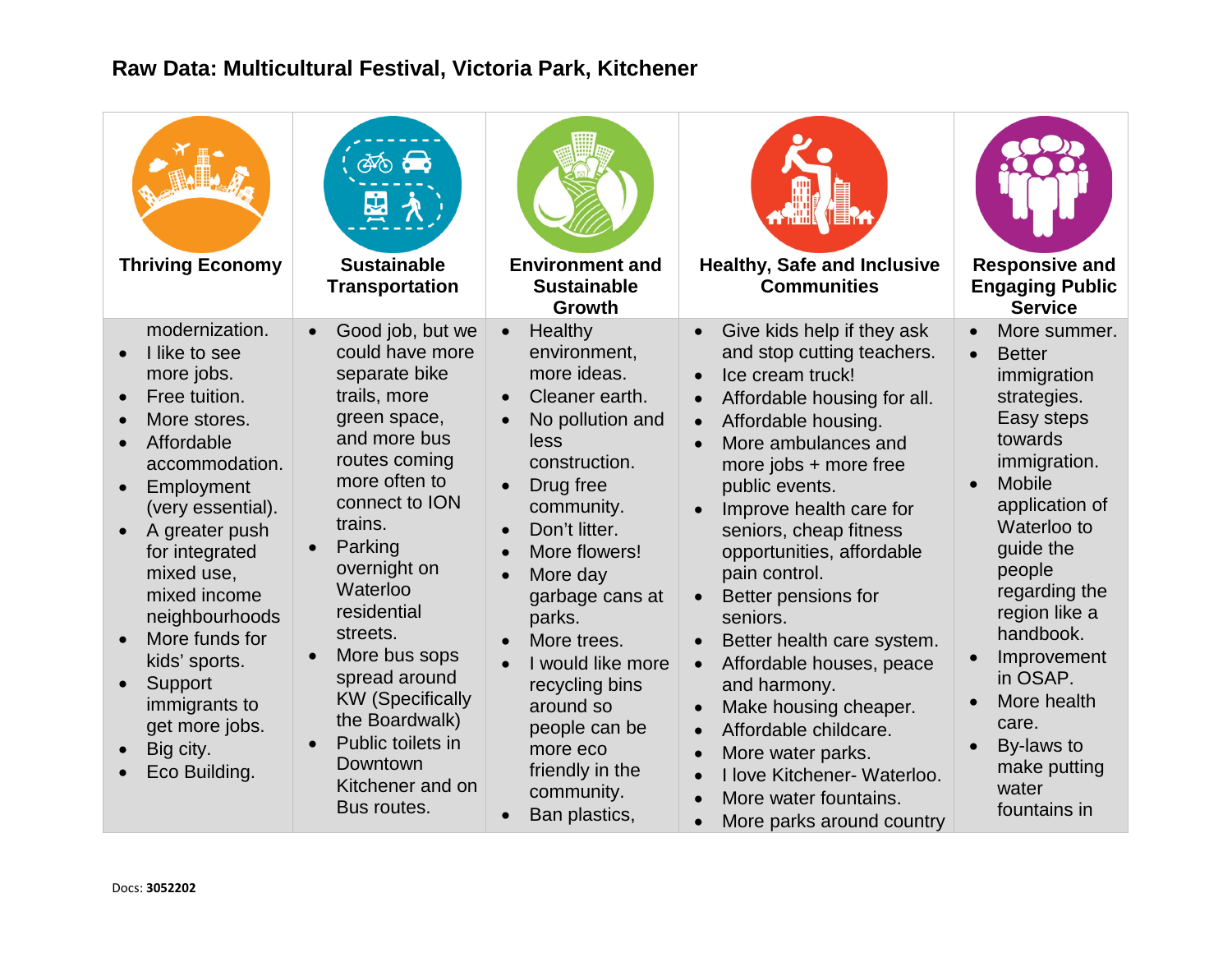| <b>Thriving Economy</b> | $\phi$ $\phi$<br>函<br><b>Sustainable</b><br><b>Transportation</b>                                                                                                                                                                                                                                                                                                               | <b>Environment and</b><br><b>Sustainable</b><br>Growth                                                                                                                                                                                                                                                                                                                                                                    | <b>Healthy, Safe and Inclusive</b><br><b>Communities</b>                                                                                                                                                                                                                                                                                                                                                                                                                                                                                                                                                          | <b>Responsive and</b><br><b>Engaging Public</b><br><b>Service</b>                                                                                                                                                                                |
|-------------------------|---------------------------------------------------------------------------------------------------------------------------------------------------------------------------------------------------------------------------------------------------------------------------------------------------------------------------------------------------------------------------------|---------------------------------------------------------------------------------------------------------------------------------------------------------------------------------------------------------------------------------------------------------------------------------------------------------------------------------------------------------------------------------------------------------------------------|-------------------------------------------------------------------------------------------------------------------------------------------------------------------------------------------------------------------------------------------------------------------------------------------------------------------------------------------------------------------------------------------------------------------------------------------------------------------------------------------------------------------------------------------------------------------------------------------------------------------|--------------------------------------------------------------------------------------------------------------------------------------------------------------------------------------------------------------------------------------------------|
|                         | Separated bike<br>lanes.<br>Continue with<br>integrated<br>cycling routs.<br>Younger,<br>Healthier,<br>Convenient<br>transportation.<br>Transportation<br>should be<br>available 24X7.<br>More free<br>parking, more<br>bussing in<br>suburbia, more<br>vegan food<br>choices.<br>Bike to school.<br><b>Better bike</b><br>lanes.<br><b>Better crossing</b><br>for Spur Line at | save<br>Environment.<br>Trees.<br>$\bullet$<br>Ban plastics,<br>$\bullet$<br>save<br>environment!<br>Soften the<br>water(drinking)<br>There are a lot<br>of plastic cups in<br>the bus stops.<br>Would want<br>everyone to<br>keep it cleaner.<br>Stop littering in<br>$\bullet$<br>the community.<br>More garbage<br>cans/pet waste<br>disposal spots<br>along Vista Hills<br>Trails.<br>Protect earth.<br>Reduce, Reuse | side.<br>Better mental health care.<br>More love for one another.<br>$\bullet$<br>Positivity!<br>$\bullet$<br>Grab a good job.<br>$\bullet$<br>Swimming pool.<br>$\bullet$<br>Loving this country.<br>Healthy education in<br>schools.<br>Swings.<br>Pizza<br>The world should show<br>$\bullet$<br>more love.<br>Be kind and no bullies.<br>$\bullet$<br>Do more to support our<br>$\bullet$<br>homeless people.<br>More people from different<br>$\bullet$<br>countries.<br>More free events in winter.<br>$\bullet$<br>Likes splash pads.<br>$\bullet$<br>Fluoride in the water.<br>More LGBTQ Safe<br>Spaces. | the malls<br>mandatory(No<br>H <sub>2</sub> O in<br>Fairway Mall)<br>Student/youth<br>input on<br>education and<br>government.<br>Government<br>should help<br>more for<br>people with<br>disabilities.<br>Have Region's<br>clothes for<br>sale. |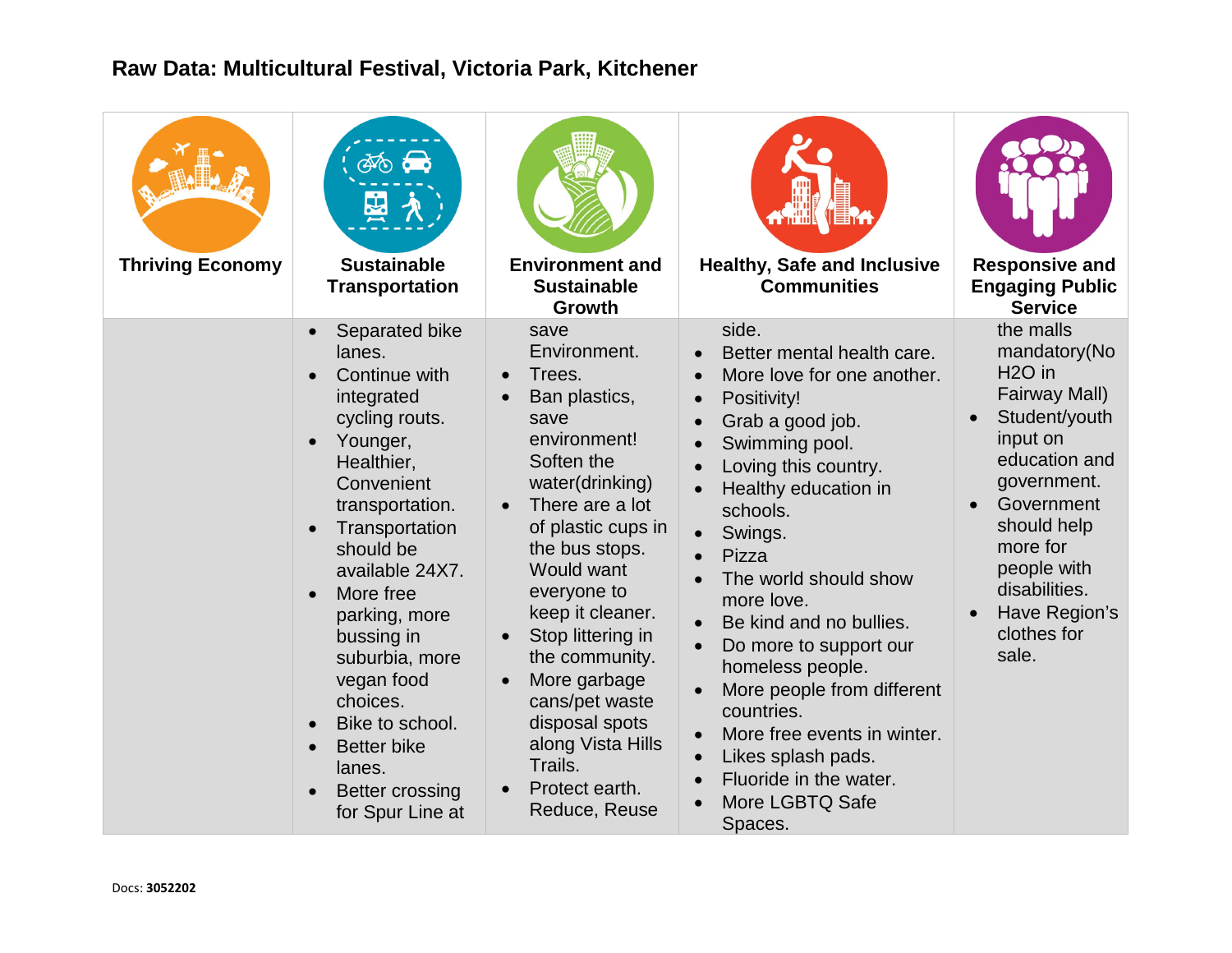| <b>Thriving Economy</b> | $\phi$ $\phi$<br>嵒<br><b>Sustainable</b><br><b>Transportation</b>                                                                                                                                                                                                                                                                                                                           | <b>Environment and</b><br><b>Sustainable</b><br><b>Growth</b>                                                                                                                                                                                                                                                                                                                                | <b>Healthy, Safe and Inclusive</b><br><b>Communities</b>                                                                                                                                                                                                                                                                                                                                                                                                                                                                                                                                                       | <b>Responsive and</b><br><b>Engaging Public</b><br><b>Service</b> |
|-------------------------|---------------------------------------------------------------------------------------------------------------------------------------------------------------------------------------------------------------------------------------------------------------------------------------------------------------------------------------------------------------------------------------------|----------------------------------------------------------------------------------------------------------------------------------------------------------------------------------------------------------------------------------------------------------------------------------------------------------------------------------------------------------------------------------------------|----------------------------------------------------------------------------------------------------------------------------------------------------------------------------------------------------------------------------------------------------------------------------------------------------------------------------------------------------------------------------------------------------------------------------------------------------------------------------------------------------------------------------------------------------------------------------------------------------------------|-------------------------------------------------------------------|
|                         | Union.<br>More parking in<br>Downtown<br>Kitchener and<br>Waterloo.<br>Keep the train<br>rides free!<br><b>Better</b><br>transportation,<br>may be LRT will<br>do!<br>More bike lanes!<br><b>Bike friendly</b><br>roads for cyclists<br>in the region.<br>Expand LRT.<br>Crosswalks +<br>barriers on<br>stations for ION.<br>More car-free<br>lanes/roads.<br>Improved bike<br>lanes; safer | and Recycle for<br>a better<br>tomorrow.<br>More Gardens.<br>Love more<br>animals.<br><b>Water fountains</b><br>in parks, les<br>littering.<br>Use less plastic<br>for containers<br>and less plastic<br>bottles.<br>Protect the<br>$\bullet$<br>environment.<br>Rural<br>preservation. No<br>sprawl.<br>Take out<br>$\bullet$<br>garbage every<br>week, less<br>rodents in<br>garbage cans. | More skateboard parks.<br>$\bullet$<br>More public ART.<br>More super heroes.<br>Lots of community building<br>activities like this festival to<br>foster understanding +<br>build relationship!<br>Swimming.<br>Pizza!<br>More best friends!<br>$\bullet$<br>A cross- walks near Vista<br>Hills Public School.<br>More community and<br>$\bullet$<br>cultural inclusion events.<br>Public smoking can be<br>$\bullet$<br>avoided.<br>More respect and<br>$\bullet$<br>discipline.<br>A unicorn.<br>I like going to school.<br>I love playing soccer with<br>my friends.<br>Good working people!!<br>$\bullet$ |                                                                   |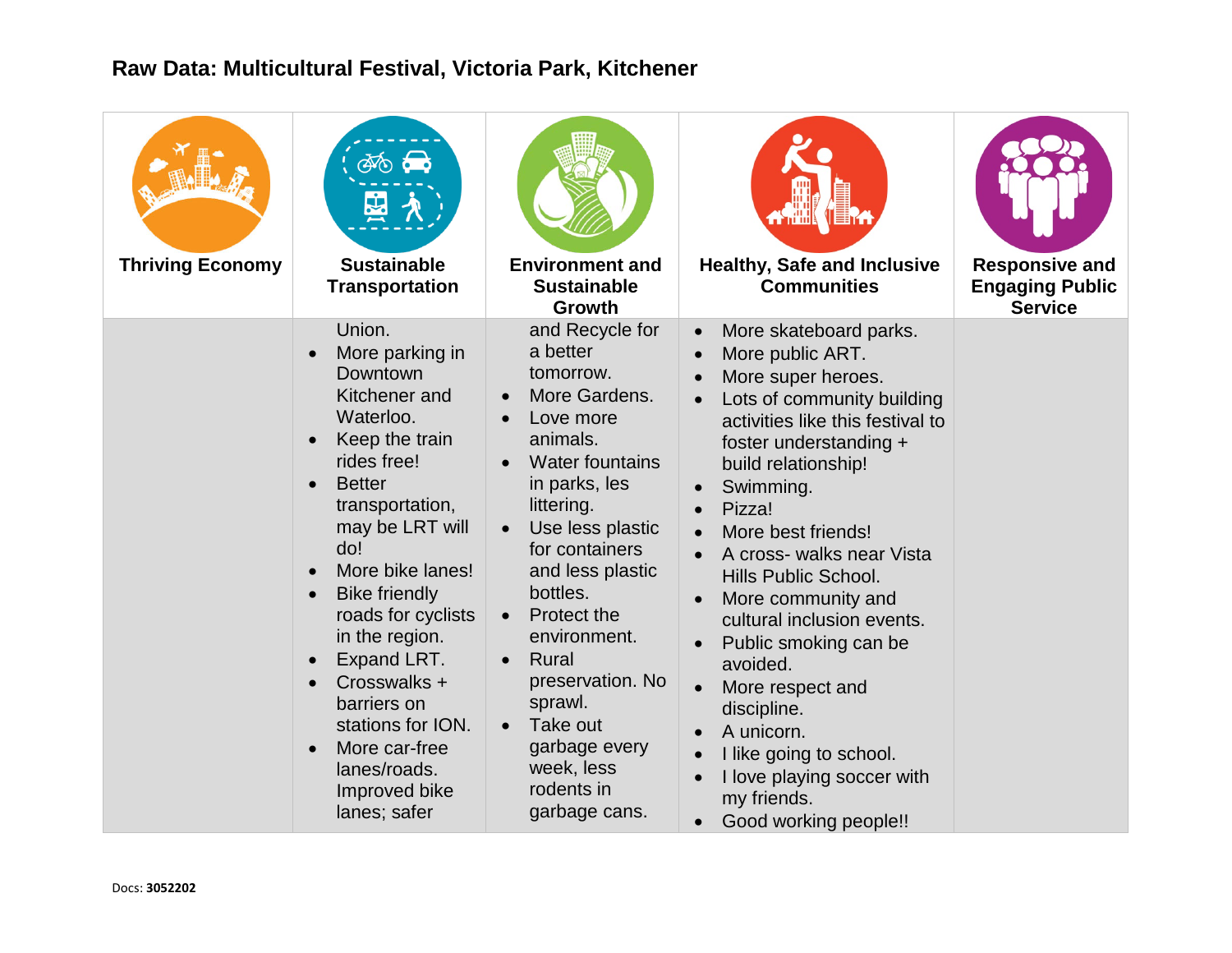| <b>Thriving Economy</b> | <b>JO</b><br>Ľ<br><b>Sustainable</b><br><b>Transportation</b>                                                                                                                                                                                                                                                                                                                        | <b>Environment and</b><br><b>Sustainable</b><br>Growth                                                                                                                                                                                                                                                                                                                                                                                                                                       | <b>Healthy, Safe and Inclusive</b><br><b>Communities</b>                                                                                                                                                                                                                                                                                                                                                                                                                                                                                                                                                                           | <b>Responsive and</b><br><b>Engaging Public</b><br><b>Service</b> |
|-------------------------|--------------------------------------------------------------------------------------------------------------------------------------------------------------------------------------------------------------------------------------------------------------------------------------------------------------------------------------------------------------------------------------|----------------------------------------------------------------------------------------------------------------------------------------------------------------------------------------------------------------------------------------------------------------------------------------------------------------------------------------------------------------------------------------------------------------------------------------------------------------------------------------------|------------------------------------------------------------------------------------------------------------------------------------------------------------------------------------------------------------------------------------------------------------------------------------------------------------------------------------------------------------------------------------------------------------------------------------------------------------------------------------------------------------------------------------------------------------------------------------------------------------------------------------|-------------------------------------------------------------------|
|                         | roads and<br>complete.<br>Bus station,<br>electric car,<br>better<br>community!<br>Less speeding.<br><b>Better</b><br>connectivity and<br>public transport.<br>Thank you for<br>the light rail<br>though.<br>Better roads for<br>biking.<br><b>Better traffic</b><br>lights for the<br>LRT, less<br>accidents, drive<br>safe.<br><b>Better</b><br>transportation.<br>Better roads to | For people to be<br>$\bullet$<br>kind and caring<br>for the earth to<br>be a better<br>place.<br>Eco friendly<br>$\bullet$<br>lanes.<br>Stop littering.<br>Recycle more.<br>$\bullet$<br>No littering.<br>$\bullet$<br>More parks.<br>More water<br>$\bullet$<br>fountains in<br>public places.<br>I believe for<br>$\bullet$<br>Waterloo to be<br>better, we need<br>to -Not cut<br>trees, let every<br>living thing have<br>a home. Stop<br>building more.<br>Less littering.<br>$\bullet$ | Inclusion of everyone at<br>$\bullet$<br>work place. (Gender, cast,<br>sexual orientation)<br>Community based action<br>committee for senior<br>engagement and wellness<br>in Waterloo Region.<br>Mental health +<br>Happiness.<br>More for seniors to be able<br>to get out more!<br>Like summer!<br>$\bullet$<br>Love matters.<br>$\bullet$<br>More local group activities<br>during cold months.<br>It's already a great place<br>to live. Love to all!<br>More best friends forever<br>in this world.<br>Support community -<br>$\bullet$<br>based and grassroots<br>projects lead by the people<br>for the people of Waterloo |                                                                   |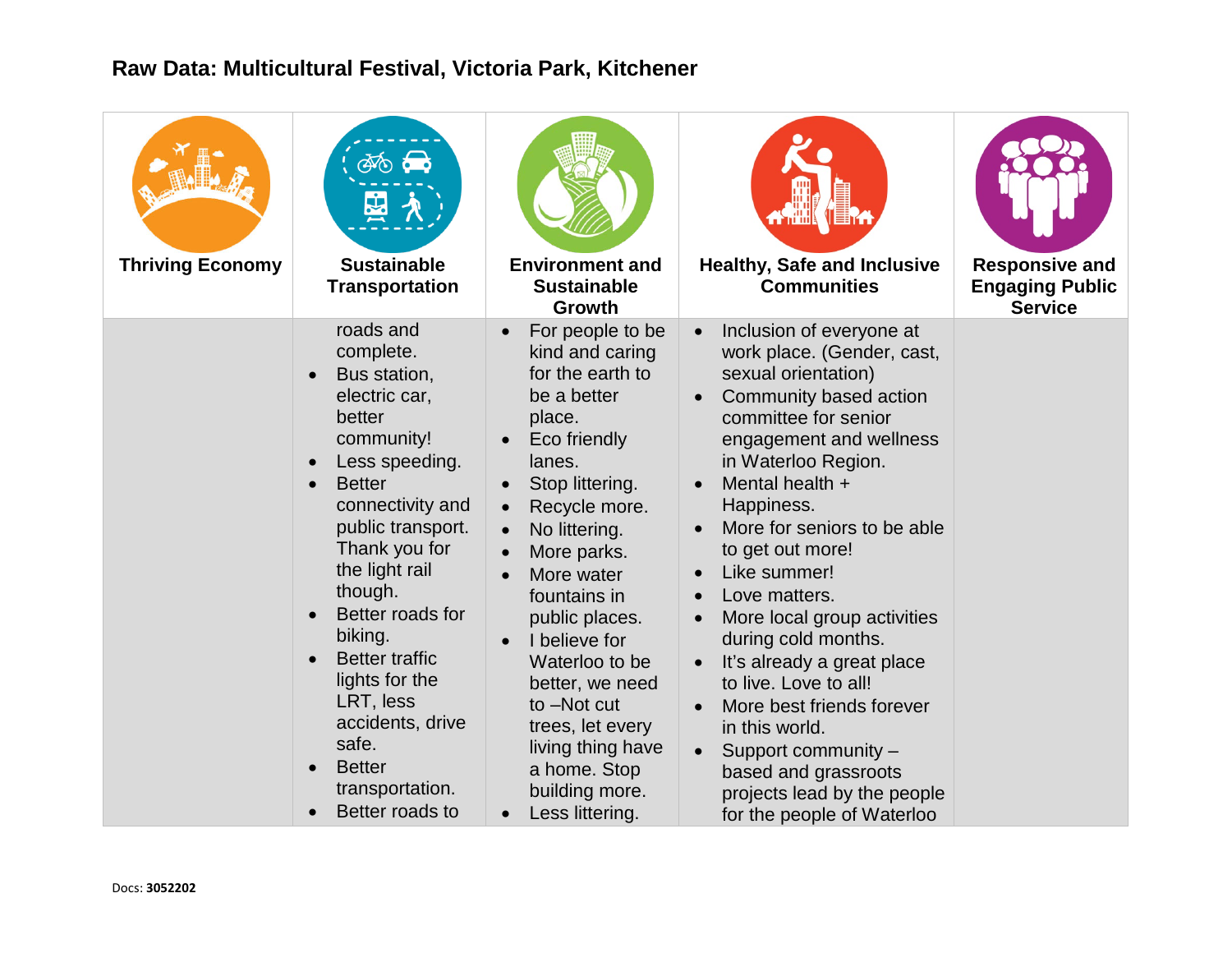| <b>Thriving Economy</b> | $\phi$ $\phi$<br>嵒<br><b>Sustainable</b><br><b>Transportation</b>                                                                                                                                                                                                                                                                                                                       | <b>Environment and</b><br><b>Sustainable</b><br>Growth                                                                                                                                                                                                                                                                                                                                                                                                | <b>Healthy, Safe and Inclusive</b><br><b>Communities</b>                                                                                                                                                                                                                                                                                                                                                                                                                                                                                                                                                        | <b>Responsive and</b><br><b>Engaging Public</b><br><b>Service</b> |
|-------------------------|-----------------------------------------------------------------------------------------------------------------------------------------------------------------------------------------------------------------------------------------------------------------------------------------------------------------------------------------------------------------------------------------|-------------------------------------------------------------------------------------------------------------------------------------------------------------------------------------------------------------------------------------------------------------------------------------------------------------------------------------------------------------------------------------------------------------------------------------------------------|-----------------------------------------------------------------------------------------------------------------------------------------------------------------------------------------------------------------------------------------------------------------------------------------------------------------------------------------------------------------------------------------------------------------------------------------------------------------------------------------------------------------------------------------------------------------------------------------------------------------|-------------------------------------------------------------------|
|                         | ride a bike on.<br><b>Buses</b> for<br>Franklin and<br>Fairview area.<br><b>Reduces GRT</b><br>passes/card.<br>More frequent<br>ION/Bus stops.<br>Reduces prices<br>for Food.<br>Better and more<br>public traffic.<br>Quicker snow<br>removal from<br>streets.<br>Kids' over five<br>ride the bus for<br>free.<br>Transportation<br>for the country<br>more.<br>More bus<br>service on | More trees.<br>$\bullet$<br>More solar<br>$\bullet$<br>panels in remote<br>areas.<br>I like parks.<br>$\bullet$<br>No littering.<br>$\bullet$<br>More parks.<br>Less garbage on<br>our earth.<br>Beautiful nature.<br>No wasteful<br>things on<br>ground.<br>Less plastic that<br>can only be<br>used one time.<br>No more<br>$\bullet$<br>pollution.<br>No smoking<br>$\bullet$<br>around school.<br>More use of<br>green and blue<br>bins. Conserve | Region.<br>More events to know and<br>meet new people<br>Have more options<br>(support groups, etc.) For<br>people (sex assault<br>victims, etc.) who need<br>help.<br>More street food.<br>$\bullet$<br>More family activities.<br>$\bullet$<br>Celebrate more cultural<br>days.<br>More parks. Have Arabic<br>lessons in Public Schools.<br>Live in peace and<br>harmony.<br>More activities, such as<br>$\bullet$<br>basket ball and soccer.<br>More summer activities.<br>$\bullet$<br>Coming again 2019.<br>$\bullet$<br><b>Baseball!</b><br>More splash pads.<br>Multicultural city where no<br>$\bullet$ |                                                                   |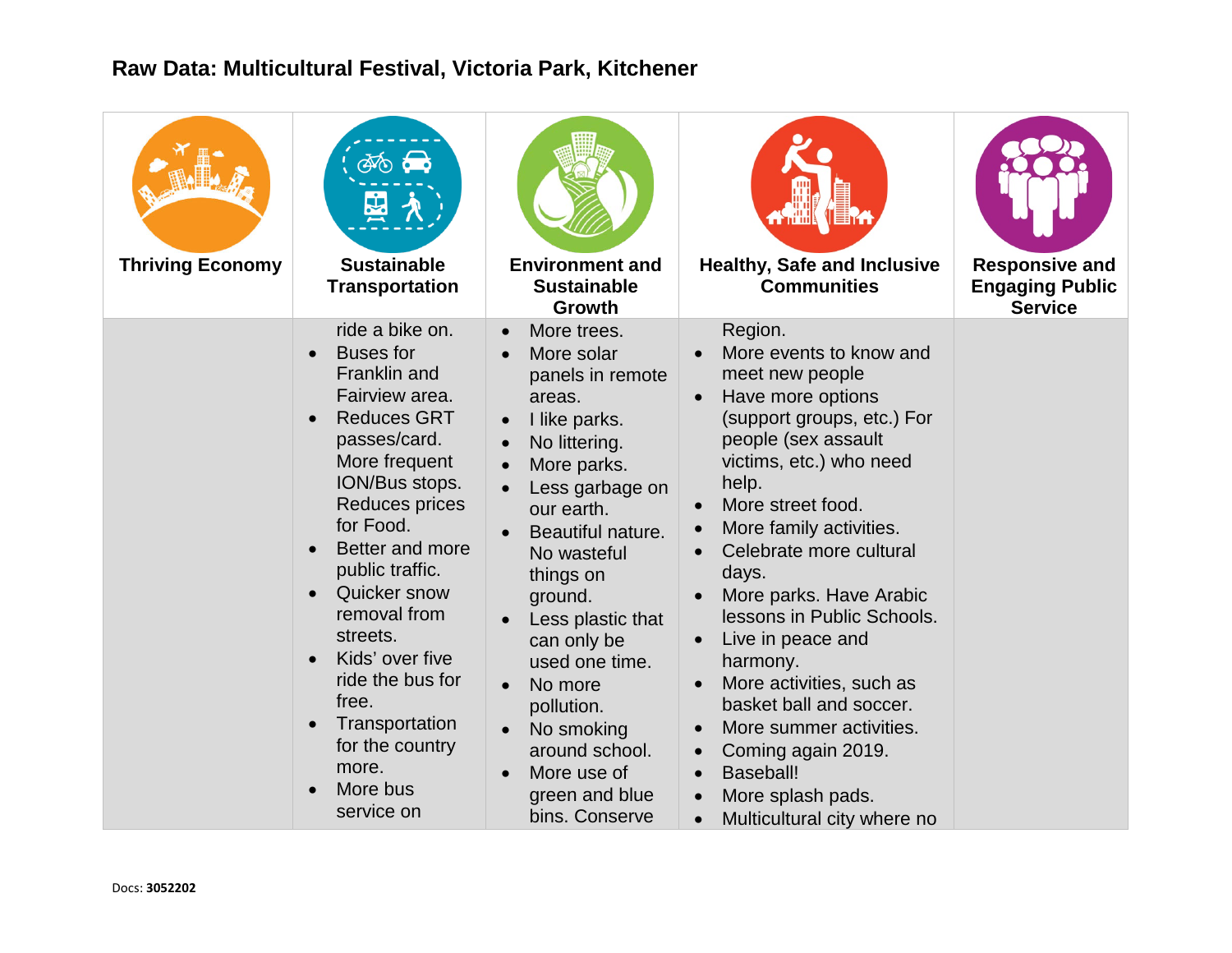| <b>Thriving Economy</b> | இல் வெ<br><b>Sustainable</b><br><b>Transportation</b>                                                                                                                                                                                                                                                                                                                                     | <b>Environment and</b><br><b>Sustainable</b><br>Growth                                                                                                                                                                                                                                                                                                                                                  | <b>Healthy, Safe and Inclusive</b><br><b>Communities</b>                                                                                                                                                                                                                                                                                                                                                                                                                                                                                                                                                                 | <b>Responsive and</b><br><b>Engaging Public</b><br><b>Service</b> |
|-------------------------|-------------------------------------------------------------------------------------------------------------------------------------------------------------------------------------------------------------------------------------------------------------------------------------------------------------------------------------------------------------------------------------------|---------------------------------------------------------------------------------------------------------------------------------------------------------------------------------------------------------------------------------------------------------------------------------------------------------------------------------------------------------------------------------------------------------|--------------------------------------------------------------------------------------------------------------------------------------------------------------------------------------------------------------------------------------------------------------------------------------------------------------------------------------------------------------------------------------------------------------------------------------------------------------------------------------------------------------------------------------------------------------------------------------------------------------------------|-------------------------------------------------------------------|
|                         | Sunday.<br>Train is only<br>covering small<br>area.<br>Give parking<br>free adventures<br>for visitors.<br>More separated<br>bike lanes.<br>Put a light to<br>cross at Weber<br>and Louisa.<br>Public<br>$\bullet$<br>transportation<br>connecting to<br>Guelph.<br>Ira Needle does<br>not have bus<br>nearby. Please<br>start bus.<br>Not enough<br>parking for this<br>event. Next time | water.<br>Less<br>$\bullet$<br>construction.<br>No water<br>pollution.<br>Metal straws.<br>$\bullet$<br>Car free day<br>celebration (as<br>seen in British<br>Columbia).<br><b>Plastic free</b><br>$\bullet$<br>environment.<br>More swan.<br>More animals.<br>and plants.<br>Clean water.<br>Save the bees.<br>Save water for<br>the next time,<br>and close the<br>light when<br>leaving the<br>room! | one is judged by their race<br>or religion. Same events to<br>see in future.<br>I will like to see real<br>gymnasts.<br>More immigrants from over<br>the world.<br>More toys.<br>$\bullet$<br>Crimes.<br>$\bullet$<br>Better/more programs for<br>children with autism.<br>A safer way to deal with<br>drug addiction. Three<br>bridges is not the answer.<br>We need community<br>$\bullet$<br>concert for recreation.<br>Inside swimming pool<br>which can provide free<br>swimming for opportunity<br>for adults and kids.<br>Public washrooms! Think<br>$\bullet$<br>of an airplane washroom,<br>unisex and private. |                                                                   |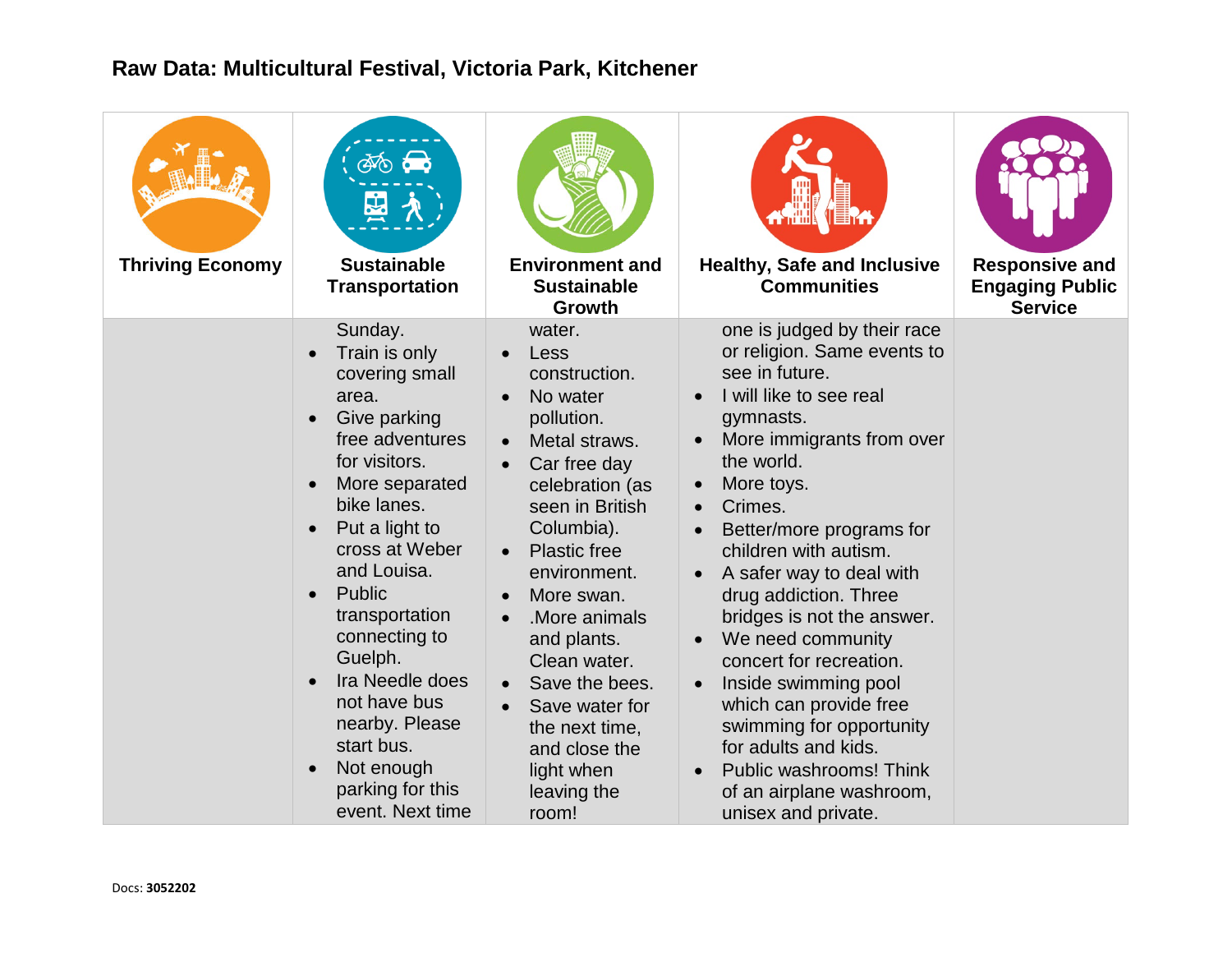| <b>Thriving Economy</b> | $\phi$ $\leftrightarrow$<br>嵒<br><b>Sustainable</b><br><b>Transportation</b>                                                                                                                                                                                                                                                                                 | <b>Environment and</b><br><b>Sustainable</b><br><b>Growth</b>                                                                                                                                                                                                                                                                                                                                                                                   | <b>Healthy, Safe and Inclusive</b><br><b>Communities</b>                                                                                                                                                                                                                                                                                                                                                                                                                                                                                                                      | <b>Responsive and</b><br><b>Engaging Public</b><br><b>Service</b> |
|-------------------------|--------------------------------------------------------------------------------------------------------------------------------------------------------------------------------------------------------------------------------------------------------------------------------------------------------------------------------------------------------------|-------------------------------------------------------------------------------------------------------------------------------------------------------------------------------------------------------------------------------------------------------------------------------------------------------------------------------------------------------------------------------------------------------------------------------------------------|-------------------------------------------------------------------------------------------------------------------------------------------------------------------------------------------------------------------------------------------------------------------------------------------------------------------------------------------------------------------------------------------------------------------------------------------------------------------------------------------------------------------------------------------------------------------------------|-------------------------------------------------------------------|
|                         | please make<br>sure to have<br>good enough<br>parking<br>available.<br>More bike trails.<br>Urban<br>expressway on<br>Erb St. No bike<br>lane.<br>ION train to<br>Cambridge.<br>Safer crossing.<br>More electric<br>cars $(+$<br>chargers)<br>Safer roads for<br>cyclists<br>specifically<br>enforcement on<br>speeding drivers<br>"Ira Needles<br>Raceway". | Save the trees.<br>I love forests.<br>More trees.<br>$\bullet$<br>I think we should<br>keep clean.<br>More public<br>$\bullet$<br>parks.<br>More frequent<br>care/clean up of<br>local community<br>spaces.<br><b>Especially after</b><br>the snow melts.<br>I want to see<br>$\bullet$<br>people caring<br>about the<br>environment<br>more.<br>Stop littering the<br>world.<br>More trees.<br>$\bullet$<br>Through trash in<br>the right bin. | Reignite the "Say Hi"<br>campaign!<br>I want a pool, a singer<br>show, big park and<br>everything good.<br>I like living here because<br>$\bullet$<br>lot of families.<br>I love to be here.<br>More schools, higher<br>$\bullet$<br>standards.<br>More open spaces for<br>creation.<br>Family Day.<br>$\bullet$<br>I love you.<br>$\bullet$<br>More sunshine!<br>More gardens, splash<br>$\bullet$<br>pads.<br>I love Canada.<br>$\bullet$<br>More parks.<br>$\bullet$<br>Family is everything.<br>More programs for kids.<br>• Helping each other and<br>care for families. |                                                                   |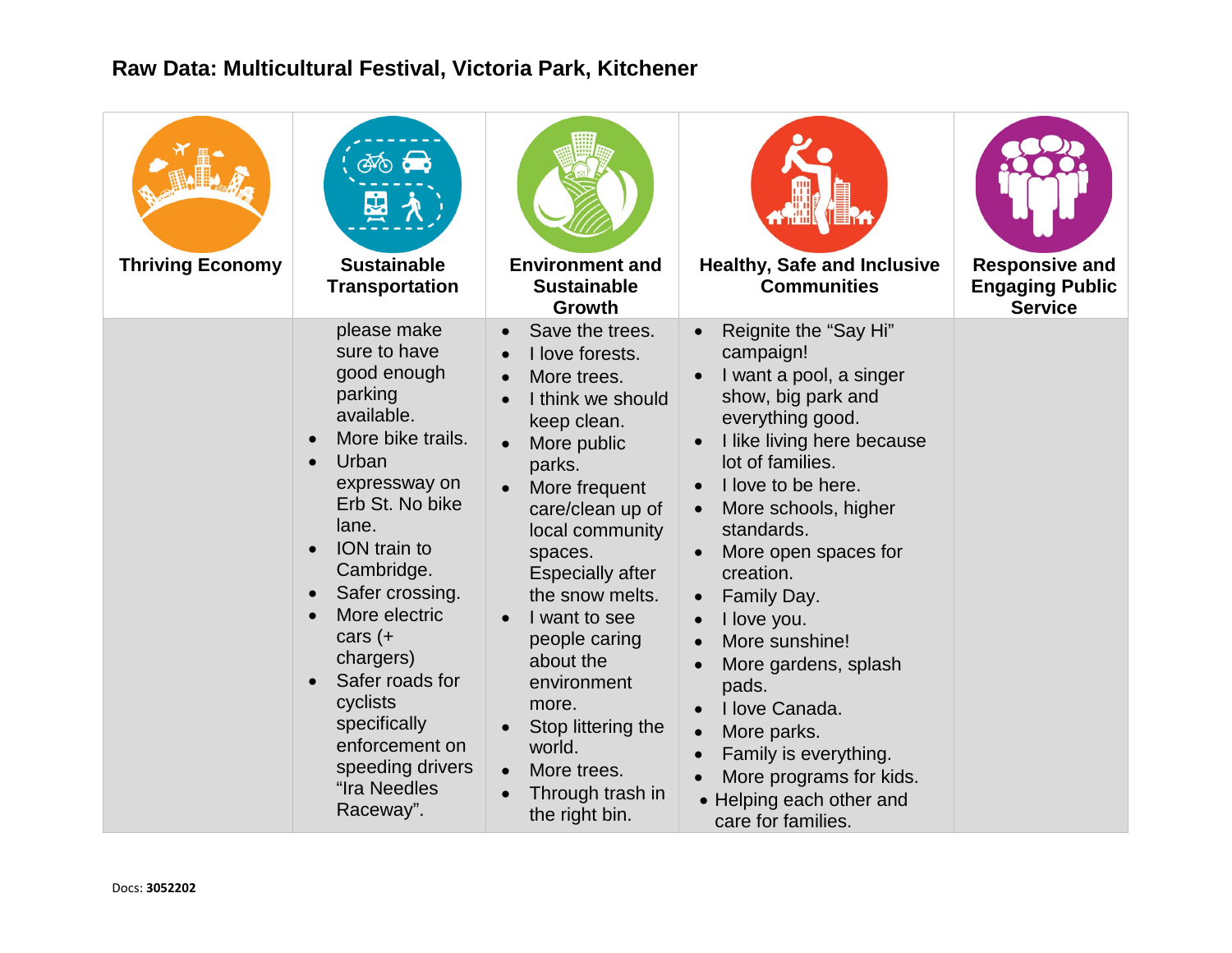| <b>Thriving Economy</b> | $\phi$ $\phi$<br>函<br><b>Sustainable</b><br><b>Transportation</b>                                                                                                                                                                                                                                                                                         | <b>Environment and</b><br><b>Sustainable</b><br><b>Growth</b>                                                                                                                                                                                                                                                                                                                    | <b>Healthy, Safe and Inclusive</b><br><b>Communities</b>                                                                                                                                                                                                                                                                                                                                                                                                                                                                                                                                                               | <b>Responsive and</b><br><b>Engaging Public</b><br><b>Service</b> |
|-------------------------|-----------------------------------------------------------------------------------------------------------------------------------------------------------------------------------------------------------------------------------------------------------------------------------------------------------------------------------------------------------|----------------------------------------------------------------------------------------------------------------------------------------------------------------------------------------------------------------------------------------------------------------------------------------------------------------------------------------------------------------------------------|------------------------------------------------------------------------------------------------------------------------------------------------------------------------------------------------------------------------------------------------------------------------------------------------------------------------------------------------------------------------------------------------------------------------------------------------------------------------------------------------------------------------------------------------------------------------------------------------------------------------|-------------------------------------------------------------------|
|                         | LRT Stage II.<br>More bike lanes<br>and tennis<br>courts.<br>Road lights that<br>change and<br>adapt to<br>construction,<br>traffic flow etc.<br>More canoeing<br>in city.<br>Better roadways.<br>Speed bumps in<br>residential<br>areas. Also<br>speed limits<br>signs.<br>Stop the ion<br>collisions.<br>More ION<br>Trains.<br>Improve road<br>safety. | Plant trees that<br>produce fruit as<br>opposed to<br>poisonous<br>flowers.<br>No littering.<br>More trees.<br>More trees.<br>Stop littering and<br>pollution.<br><b>Better health</b><br>resources for<br>mental health.<br>More community<br>garbage<br>collection<br>organized.<br><b>KW</b> should start<br>educating the<br>future how to<br>properly recycle<br>and be eco | More free water events for<br>youth ex. Learning to<br>canoe, kayaking.<br>Splash pad for kids. Thank<br>you.<br>More playgrounds for kids.<br>More affordable<br>$\bullet$<br>housing/rental for students<br>in Waterloo.<br>Inclusion, courage,<br>$\bullet$<br>diversity, belonging.<br>More ice cream trucks.<br>All the fun activities.<br>$\bullet$<br>More skateboard parks.<br>$\bullet$<br>Love.<br>$\bullet$<br>Everyone eats + has a<br>home.<br>More water parks<br>More playgrounds.<br>$\bullet$<br>More technology.<br>We would love to see<br>soccer games.<br>More free activities/stuff<br>$\bullet$ |                                                                   |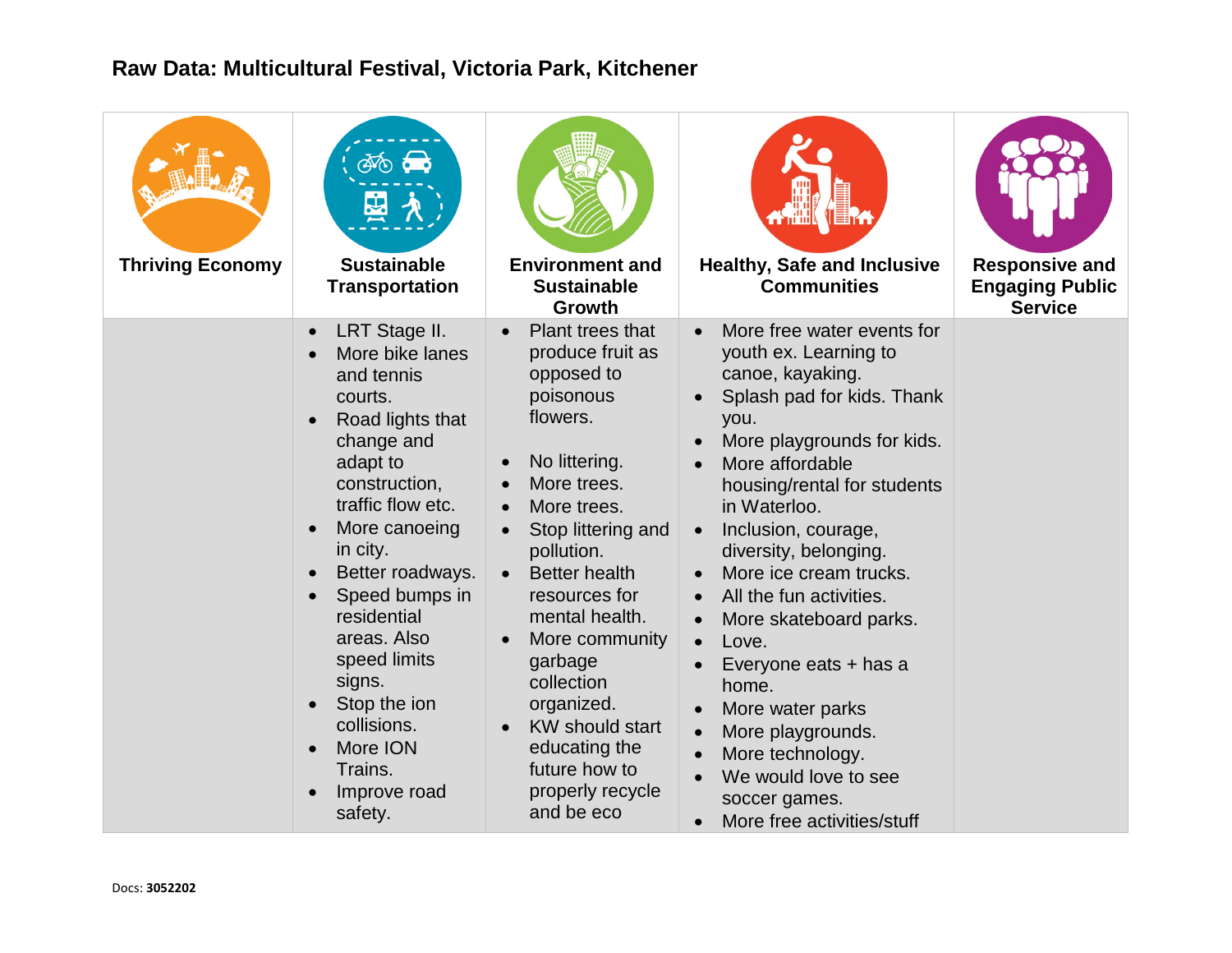| <b>Thriving Economy</b> | $\phi$ $\phi$<br>嵒<br><b>Sustainable</b><br><b>Transportation</b>                                                                                                                                                                                                                                                                                   | <b>Environment and</b><br><b>Sustainable</b><br>Growth                                                                                                                                                                                                                                                                                                                                       | <b>Healthy, Safe and Inclusive</b><br><b>Communities</b>                                                                                                                                                                                                                                                                                                                                                                                                                                                                                                                                                       | <b>Responsive and</b><br><b>Engaging Public</b><br><b>Service</b> |
|-------------------------|-----------------------------------------------------------------------------------------------------------------------------------------------------------------------------------------------------------------------------------------------------------------------------------------------------------------------------------------------------|----------------------------------------------------------------------------------------------------------------------------------------------------------------------------------------------------------------------------------------------------------------------------------------------------------------------------------------------------------------------------------------------|----------------------------------------------------------------------------------------------------------------------------------------------------------------------------------------------------------------------------------------------------------------------------------------------------------------------------------------------------------------------------------------------------------------------------------------------------------------------------------------------------------------------------------------------------------------------------------------------------------------|-------------------------------------------------------------------|
|                         | Seat belts on<br>buses.<br>Less<br>construction at<br>the same time.<br>Better transport<br>system in<br>outskirts.<br>Easier public<br>transport.<br>Make the city<br>more accessible<br>for ALL!<br>Better, wider<br>roads.<br>Less road<br>construction.<br>More electric<br>cars.<br>More side walk<br>where none are<br>now!!<br>Free transit. | friendly-classes<br>in school.<br>No more<br>$\bullet$<br>pollution.<br>More walking<br>trails.<br>Water<br>$\bullet$<br>management.<br>Grow community<br>gardens.<br>Don't litter.<br>More garbage<br>pick up along<br>trails as well as<br>parks.<br>More garbage<br>cans.<br>More wildlife.<br>More access to<br>trails that take<br>residents out of<br>Hespeler to Galt.<br>To have way | for kids.<br>Soccer movies.<br>Love.<br>$\bullet$<br>Helping people to be more<br>involved in the community.<br>Everyone loving each<br>other.<br>More kids activities at<br>festivals and events.<br>More water fountains.<br>$\bullet$<br>More soccer fields.<br>$\bullet$<br>More water parks around<br>$\bullet$<br>community.<br>Soccer.<br>$\bullet$<br>Freedom and peace.<br>More activities for single<br>$\bullet$<br>patents and affordable<br>housing and groups for<br>parents.<br>I like soccer.<br>Everyone to have a home<br>and a theme park for free.<br>More supportive housing<br>$\bullet$ |                                                                   |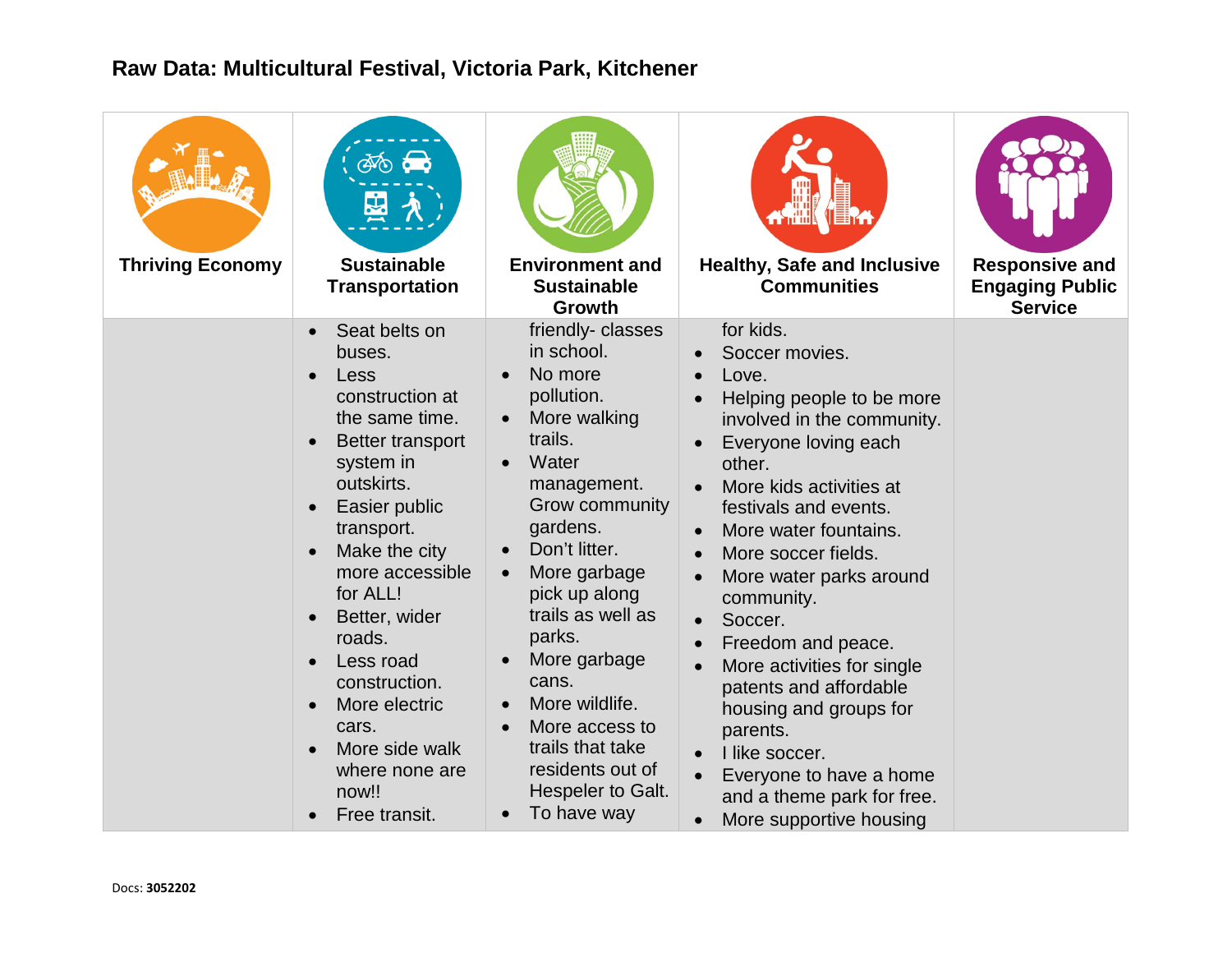| <b>Thriving Economy</b> | $\phi$ $\phi$<br>嵒<br><b>Sustainable</b><br><b>Transportation</b>                                                                                                                                                                                                                                                                                                         | <b>Environment and</b><br><b>Sustainable</b><br><b>Growth</b>                                                                                                                                                                                                                                                                                                                                                          | <b>Healthy, Safe and Inclusive</b><br><b>Communities</b>                                                                                                                                                                                                                                                                                                                                                                                                                                                                                                                                 | <b>Responsive and</b><br><b>Engaging Public</b><br><b>Service</b> |
|-------------------------|---------------------------------------------------------------------------------------------------------------------------------------------------------------------------------------------------------------------------------------------------------------------------------------------------------------------------------------------------------------------------|------------------------------------------------------------------------------------------------------------------------------------------------------------------------------------------------------------------------------------------------------------------------------------------------------------------------------------------------------------------------------------------------------------------------|------------------------------------------------------------------------------------------------------------------------------------------------------------------------------------------------------------------------------------------------------------------------------------------------------------------------------------------------------------------------------------------------------------------------------------------------------------------------------------------------------------------------------------------------------------------------------------------|-------------------------------------------------------------------|
|                         | Need more<br>parking.<br>Everything is so<br>good about the<br>city, that I feel<br>lucky to be part<br>of KWCBut in<br>the events we<br>need more<br>parking. Also so<br>proud of the<br>police here<br>Proud<br>Canadians!!<br>Help everyone<br>afford the transit<br>system with<br>subsidies.<br>More road<br>safety.<br>Better transit.<br>Parking on<br>residential | more nature,<br>less pollution<br>and minimal<br>roads.<br>Less garbage on<br>streets.<br>No smoking in<br>$\bullet$<br>public places.<br>Less plastic.<br>Take ION. Less<br>driving, good<br>environment.<br>Greener<br>$\bullet$<br>environment.<br>Don't pollute.<br>Pick up garbage.<br>No more<br>hunting.<br>To pet a lion.<br>Save the turtles.<br>No plastic, no<br>smoking.<br>Don't litter, try<br>$\bullet$ | for our at risk neighbours.<br>Everyone should clean up.<br>Affordable housing.<br>More indoor free sports<br>area.<br>More cultural tolerance,<br>$\bullet$<br>we are all human beings.<br>Homeless shelter<br>programs to get them on<br>their feet. Much love!!<br>More sports activities and<br>fests.<br>Less homelessness.<br>I like ice skating. I like<br>$\bullet$<br>basketball.<br>More public washrooms in<br>Victoria Park and clean up<br>sitting areas + more<br>seating.<br>Artist Village.<br>$\bullet$<br>My community should<br>have more activities for<br>children. |                                                                   |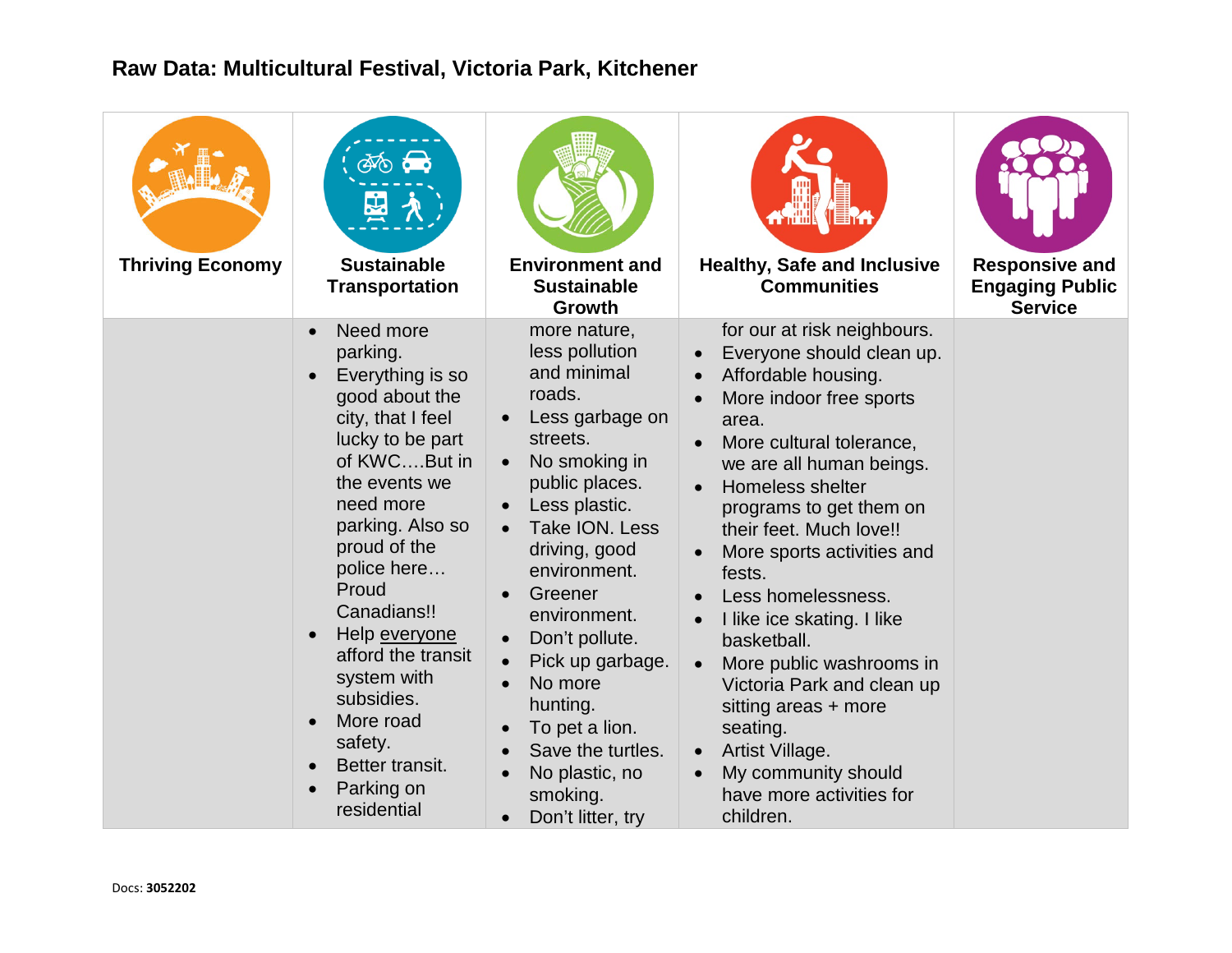| <b>Thriving Economy</b> | $\phi$ $\phi$<br>函<br><b>Sustainable</b><br><b>Transportation</b>                                                                                                                                                                                                                                                                                    | <b>Environment and</b><br><b>Sustainable</b><br><b>Growth</b>                                                                                                                                                                                                                                                                                                                                             | <b>Healthy, Safe and Inclusive</b><br><b>Communities</b>                                                                                                                                                                                                                                                                                                                                                                                                                                                  | <b>Responsive and</b><br><b>Engaging Public</b><br><b>Service</b> |
|-------------------------|------------------------------------------------------------------------------------------------------------------------------------------------------------------------------------------------------------------------------------------------------------------------------------------------------------------------------------------------------|-----------------------------------------------------------------------------------------------------------------------------------------------------------------------------------------------------------------------------------------------------------------------------------------------------------------------------------------------------------------------------------------------------------|-----------------------------------------------------------------------------------------------------------------------------------------------------------------------------------------------------------------------------------------------------------------------------------------------------------------------------------------------------------------------------------------------------------------------------------------------------------------------------------------------------------|-------------------------------------------------------------------|
|                         | streets. By-law<br>called by people<br>who simply do<br>not want cars in<br>front of their<br>house. No<br>tickets.<br>More Bike lanes.<br>More bike lanes<br>available on<br>Sunday (Route #<br>23)<br>Bike lanes,<br>walking trials,<br>green spaces,<br>always have fun.<br>More trains.<br>Lots of parks,<br>biking trails and<br>walking trails | not to smoke as<br>much.<br>Less garbage in<br>green spaces +<br>everywhere<br>else.<br>No plastic<br>bottles.<br>More plants and<br>environment.<br><b>Planting more</b><br>trees or more<br>plants for the<br>environment.<br>Reduce food<br>$\bullet$<br>waste and try to<br>reuse stuff.<br>Scientists, Send<br>the knowledge<br>on how to end<br>global warming?<br>Environment,<br>clean the city!! | More basketball.<br>Consider ways to help us<br>stay fit! Walking trails,<br>cycling, exercise, sports in<br>parks.<br>Pizza!<br>I think Waterloo and<br>Kitchener should have a<br>Canada's Wonderland.<br>Be kind to everyone.<br>More women in<br>information technology<br>and computer science<br>companies.<br>More art apps.<br>Everything is perfect. Put<br>more exercise park<br>equipment.<br>More games.<br>More diversity in the<br>workplace.<br>More social services for<br>mental health. |                                                                   |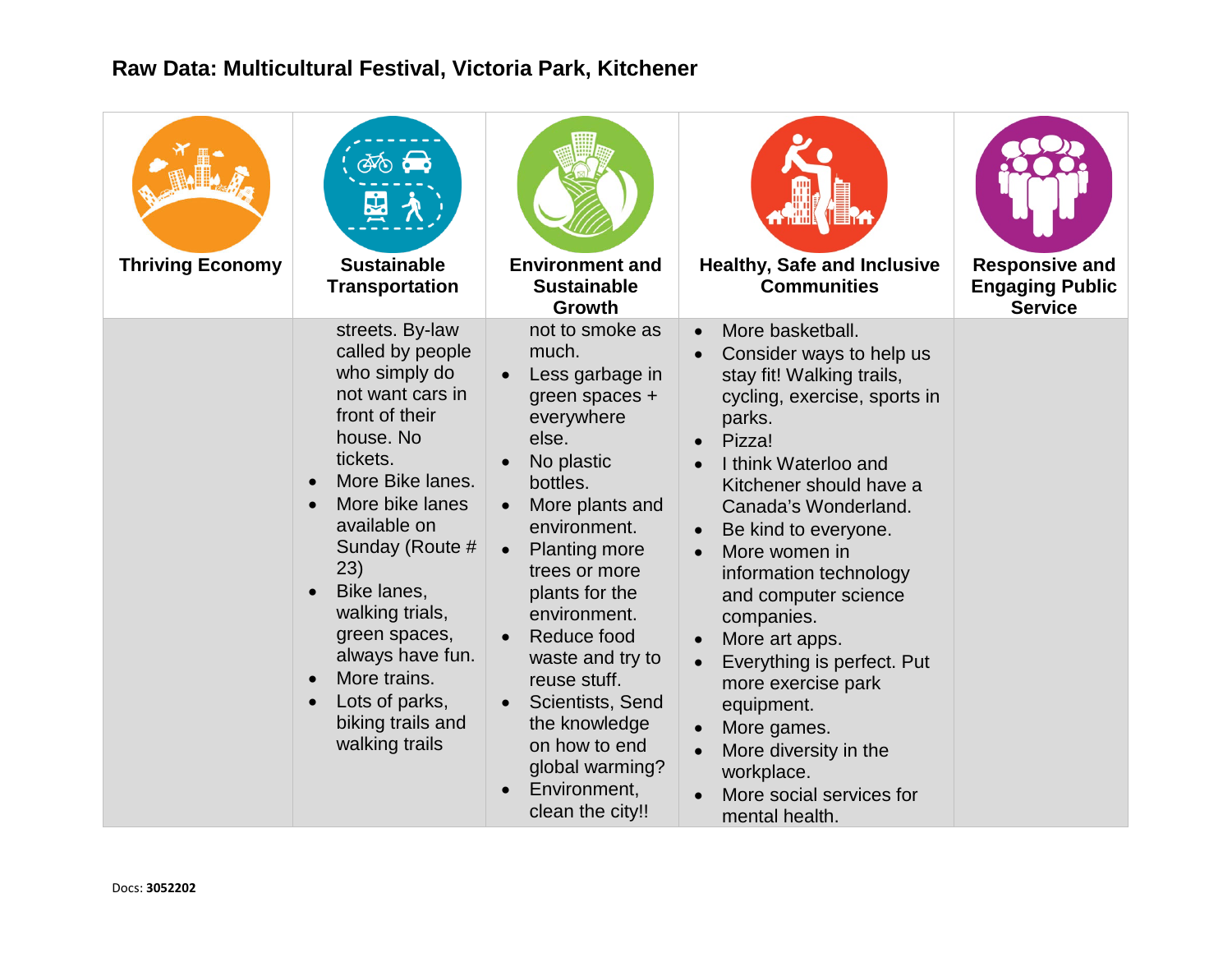| <b>Thriving Economy</b> | கூ க<br>뛎<br><b>Sustainable</b><br><b>Transportation</b> | <b>Environment and</b><br><b>Sustainable</b><br>Growth                                                                                                                                                                                                                                                                                                                                                                                                                                 | <b>Healthy, Safe and Inclusive</b><br><b>Communities</b>                                                                                                                                                                                                                                                                                                                                                                                                                                                                                                                                                       | <b>Responsive and</b><br><b>Engaging Public</b><br><b>Service</b> |
|-------------------------|----------------------------------------------------------|----------------------------------------------------------------------------------------------------------------------------------------------------------------------------------------------------------------------------------------------------------------------------------------------------------------------------------------------------------------------------------------------------------------------------------------------------------------------------------------|----------------------------------------------------------------------------------------------------------------------------------------------------------------------------------------------------------------------------------------------------------------------------------------------------------------------------------------------------------------------------------------------------------------------------------------------------------------------------------------------------------------------------------------------------------------------------------------------------------------|-------------------------------------------------------------------|
|                         |                                                          | More<br>$\bullet$<br>hummingbirds!<br>More gardens<br>$\bullet$<br>on streets<br>(University,<br>King) Think<br>Niagara on Lake<br>and Stratford.<br>Environmental<br>friendly place.<br>More flowers.<br>$\bullet$<br>Plant more<br>trees.<br>Stop littering.<br>$\bullet$<br>More trash cans.<br>$\bullet$<br>More recycling.<br>$\bullet$<br>I like flowers.<br>$\bullet$<br>More bike lanes<br>and connected<br>to trails.<br>More green<br>$\bullet$<br>space!<br>Less littering, | Playground.<br>$\bullet$<br>A slide at school.<br>More places to play<br>different sports.<br>Need dual diagnosis<br>services.<br>Continued events at parks.<br>More engagement for<br>multicultural communities.<br>Toys.<br>$\bullet$<br>More festivals.<br>$\bullet$<br>Free chocolate bars.<br>$\bullet$<br>Going to park.<br>$\bullet$<br>Lots of nice people.<br>No homelessness, building<br>$\bullet$<br>more homes and free<br>homes.<br>I would love to see more<br>community activities with<br>elderly and teenagers<br>together to know each<br>other's values.<br>Community events.<br>$\bullet$ |                                                                   |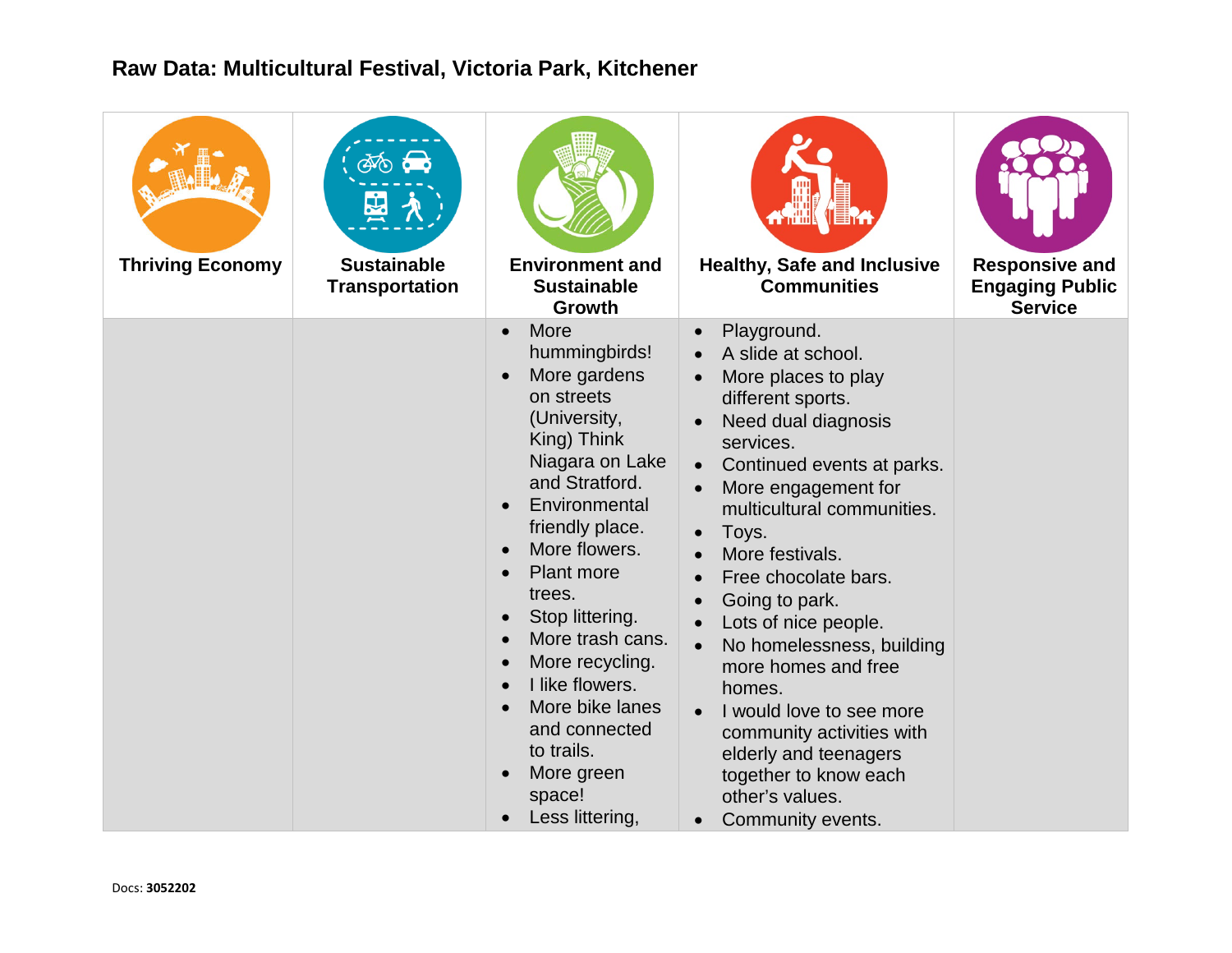| <b>Thriving Economy</b> | $\phi$ $\phi$<br>Ľ<br><b>Sustainable</b><br><b>Transportation</b> | <b>Environment and</b><br><b>Sustainable</b><br><b>Growth</b>                                                                                                                                                                                                                                                                                                                                      | <b>Healthy, Safe and Inclusive</b><br><b>Communities</b>                                                                                                                                                                                                                                                                                                                                                                                                                                                                                                                                   | <b>Responsive and</b><br><b>Engaging Public</b><br><b>Service</b> |
|-------------------------|-------------------------------------------------------------------|----------------------------------------------------------------------------------------------------------------------------------------------------------------------------------------------------------------------------------------------------------------------------------------------------------------------------------------------------------------------------------------------------|--------------------------------------------------------------------------------------------------------------------------------------------------------------------------------------------------------------------------------------------------------------------------------------------------------------------------------------------------------------------------------------------------------------------------------------------------------------------------------------------------------------------------------------------------------------------------------------------|-------------------------------------------------------------------|
|                         |                                                                   | more shade.<br>More garbage<br>$\bullet$<br>cans.<br>Use renewable<br>energies.<br>Stop polluting!<br>$\bullet$<br>Whales.<br>No more<br>pollution.<br>More trash cans<br>on walking trails.<br>No plastic!<br>$\bullet$<br>All grocery<br>$\bullet$<br>stores to<br>resemble zero<br>waste bulk<br>stores!<br>More water<br>parks<br>Waste no more,<br>protect the<br>environment.<br>Protect our | Large community get<br>togetheroutside of the<br>Care. McLennan Park<br>Movie on the hill etc.<br>More pop music festivals.<br>Pet talent shows. Canoe<br>racing.<br>No more hunger.<br>If we can have more sport<br>days at the school, quiz<br>competition for students<br>which can be inter school.<br>I like to live here because<br>everyone is apologetic.<br>More public water<br>fountains.<br>Unity.<br>$\bullet$<br>More recreation activities<br>for kids.<br>I want people to get more<br>freedom and I want people<br>to get along more.<br>Everyone is family.<br>$\bullet$ |                                                                   |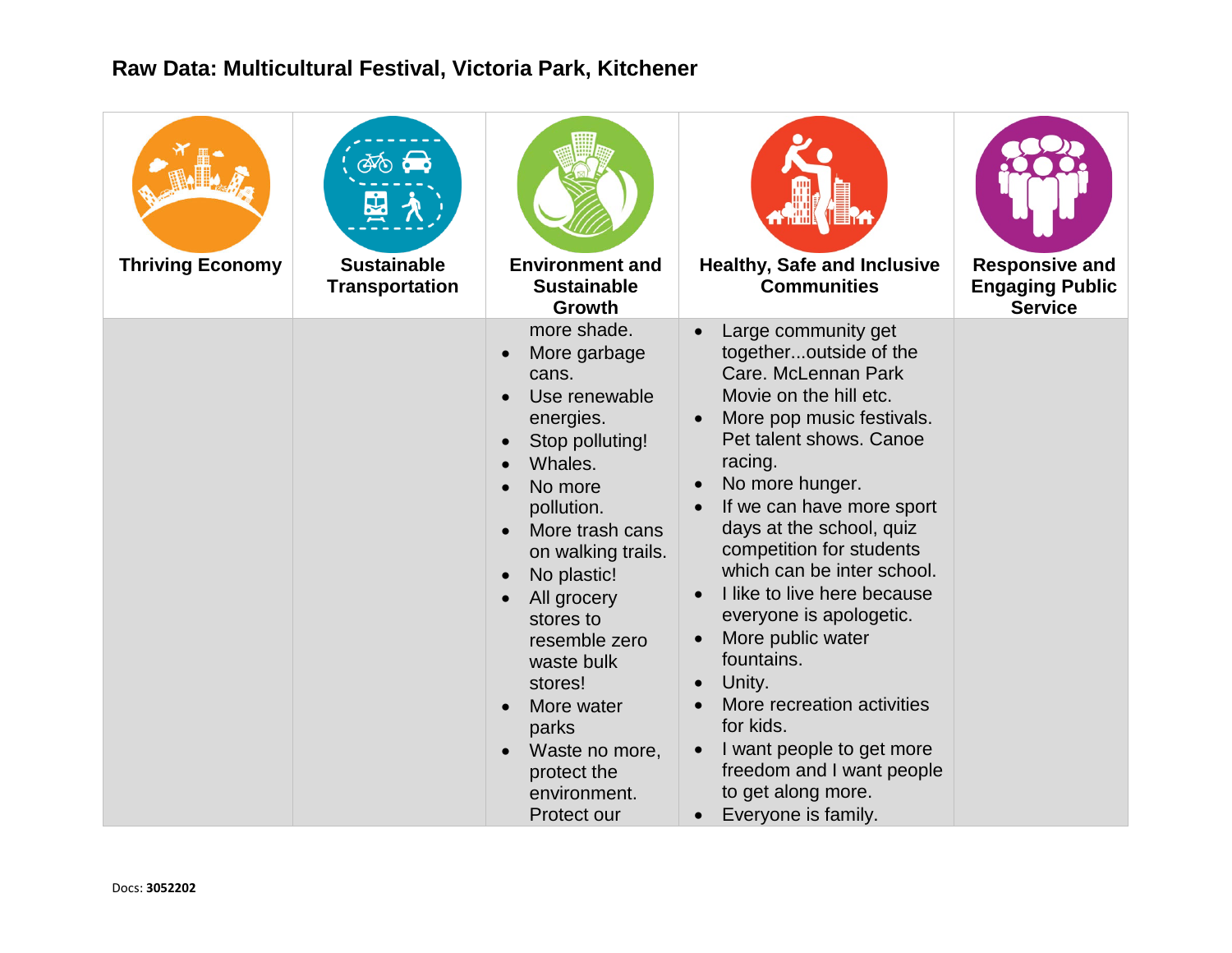| <b>Thriving Economy</b> | $\phi$ $\phi$<br>뎦<br><b>Sustainable</b><br><b>Transportation</b> | <b>Environment and</b><br><b>Sustainable</b><br>Growth                                                                                                                                                                                                                                                                                                             | <b>Healthy, Safe and Inclusive</b><br><b>Communities</b>                                                                                                                                                                                                                                                                                                                                                                                                                                                                                                                             | <b>Responsive and</b><br><b>Engaging Public</b><br><b>Service</b> |
|-------------------------|-------------------------------------------------------------------|--------------------------------------------------------------------------------------------------------------------------------------------------------------------------------------------------------------------------------------------------------------------------------------------------------------------------------------------------------------------|--------------------------------------------------------------------------------------------------------------------------------------------------------------------------------------------------------------------------------------------------------------------------------------------------------------------------------------------------------------------------------------------------------------------------------------------------------------------------------------------------------------------------------------------------------------------------------------|-------------------------------------------------------------------|
|                         |                                                                   | earth.<br>Clean up the<br>water ways.<br>Have garbage<br>clean up every<br>week.<br>Less cutting<br>down trees!<br>Off leash Dog<br>Park by Dog<br>size.<br>More clean up<br>crews in public<br>parks. We<br>noticed many<br>parks with tall<br>grass/garbage<br>cans full.<br>Less houses so<br>animals can live<br>but some more<br>apartment<br>because lots of | Need more public schools.<br>$\bullet$<br>More museums.<br>More kindness<br>everywhere!<br>More ice cream trucks.<br>I want to see more<br>programs with multicultural<br>communities. Activities<br>and programs which bring<br>people together.<br>Lots of kids activities.<br>More splash pads!!!<br>$\bullet$<br>Homes in KW open<br>themselves for students<br>from all over the world<br>(Homestay/exchange<br>program).<br>I want more parks.<br>More community spaces,<br>City of Waterloo.<br>Be accepting towards<br><b>EVERYONE!!</b><br>I want to watch the<br>$\bullet$ |                                                                   |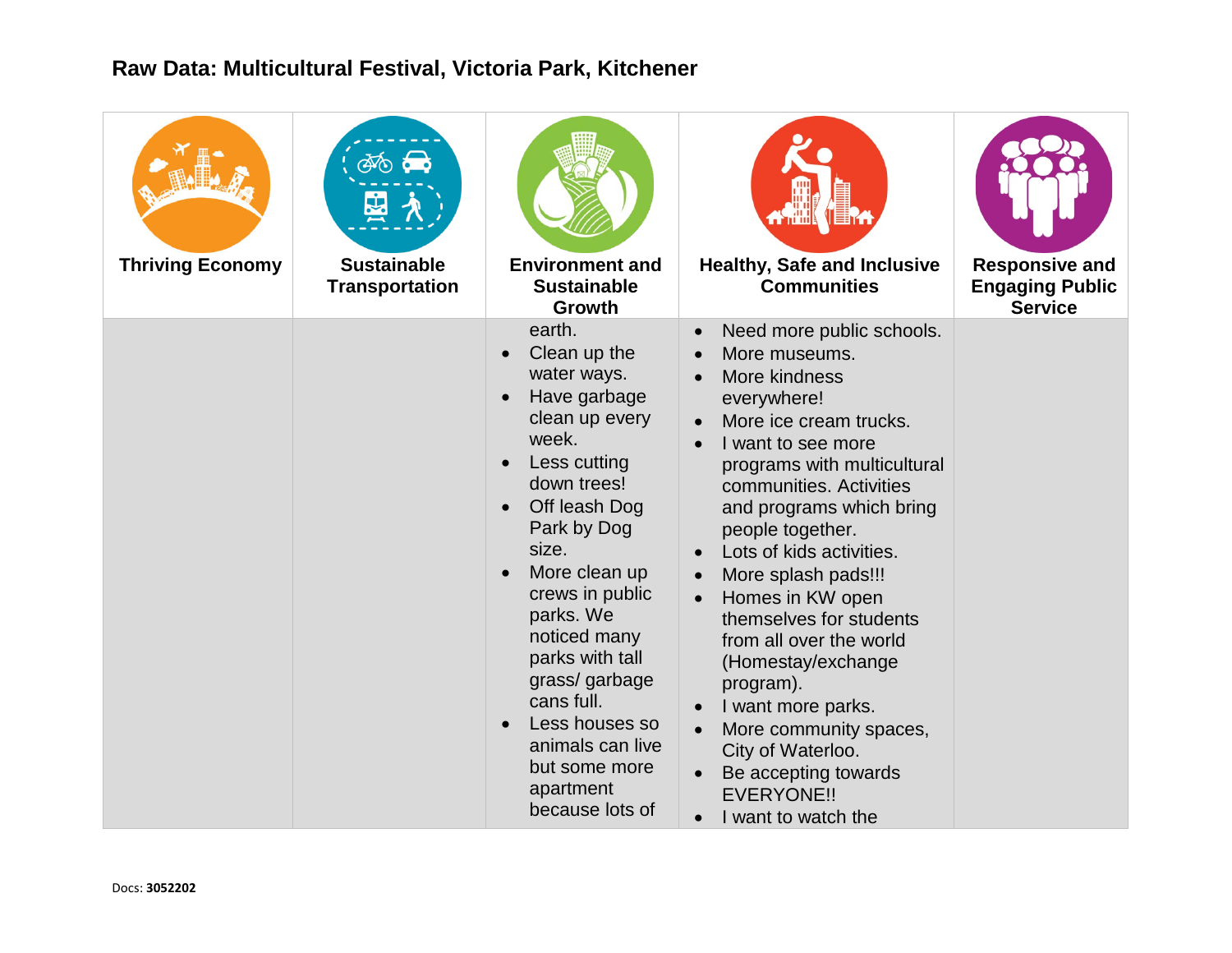| <b>Thriving Economy</b> | $\infty$<br>函<br><b>Sustainable</b><br><b>Transportation</b> | <b>Environment and</b><br><b>Sustainable</b><br><b>Growth</b>                                                                                                                                                                                                                                                                                                                | ¶§Ƙ<br><b>ALTHUR</b><br><b>Healthy, Safe and Inclusive</b><br><b>Communities</b>                                                                                                                                                                                                                                                                                                                                                                                                                                                                                             | <b>Responsive and</b><br><b>Engaging Public</b><br><b>Service</b> |
|-------------------------|--------------------------------------------------------------|------------------------------------------------------------------------------------------------------------------------------------------------------------------------------------------------------------------------------------------------------------------------------------------------------------------------------------------------------------------------------|------------------------------------------------------------------------------------------------------------------------------------------------------------------------------------------------------------------------------------------------------------------------------------------------------------------------------------------------------------------------------------------------------------------------------------------------------------------------------------------------------------------------------------------------------------------------------|-------------------------------------------------------------------|
|                         |                                                              | people can live<br>in an apartment.<br>Garbage cans at<br>parks.<br>Help the<br>animals.<br>More flowers<br>and landscaped<br>areas within the<br>city + more ION<br>trains.<br>Better biking.<br>Good and<br>healthy<br>environment.<br>Community<br>$\bullet$<br>gardens.<br>Energy<br>$\bullet$<br>efficiency<br>incentives and<br>financing<br>programs-<br>explore with | raptors.<br>Affordable housing.<br>$\bullet$<br>An indoor park.<br>$\bullet$<br>A play place where you<br>don't get kicked out for<br>misbehaving.<br>More football fields.<br>$\bullet$<br>Play at the pond.<br>$\bullet$<br>More candy.<br>More food.<br>Sports.<br>No smoking.<br>Water cans in public<br>$\bullet$<br>washrooms.<br>Do more celebrations or<br>do more fun.<br>Equal rights.<br>More kids parks.<br>$\bullet$<br>Accessible washrooms<br>$\bullet$<br>(Handles on doors)<br>More international<br>languages in libraries.<br>Accessibility.<br>$\bullet$ |                                                                   |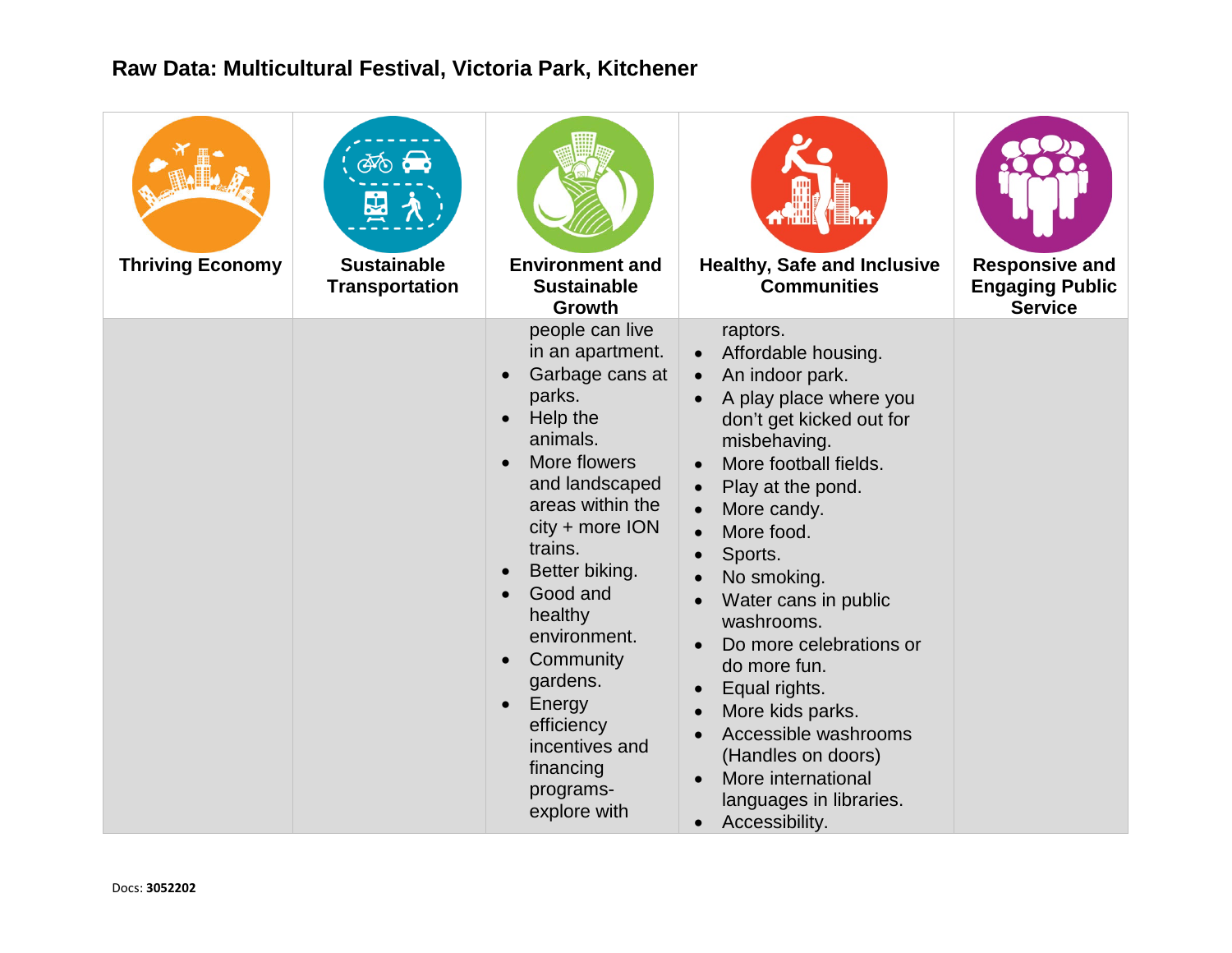| <b>Thriving Economy</b> | $\phi$ $\phi$<br>뛎<br><b>Sustainable</b><br><b>Transportation</b> | <b>Environment and</b><br><b>Sustainable</b><br>Growth                                                                                                                                                                                                                                                                                                                                                                | <b>Healthy, Safe and Inclusive</b><br><b>Communities</b>                                                                                                                                                                                                                                                                                                                                                                                                                                                                                               | <b>Responsive and</b><br><b>Engaging Public</b><br><b>Service</b> |
|-------------------------|-------------------------------------------------------------------|-----------------------------------------------------------------------------------------------------------------------------------------------------------------------------------------------------------------------------------------------------------------------------------------------------------------------------------------------------------------------------------------------------------------------|--------------------------------------------------------------------------------------------------------------------------------------------------------------------------------------------------------------------------------------------------------------------------------------------------------------------------------------------------------------------------------------------------------------------------------------------------------------------------------------------------------------------------------------------------------|-------------------------------------------------------------------|
|                         |                                                                   | partners.<br>More kids<br>walking to<br>schools.<br>Environmental<br>friendly place.<br>I wanna see<br>$\bullet$<br>people stop the<br>littering NOW!<br>Clean the earth.<br>No littering.<br>Healthy<br>$\bullet$<br>environment.<br>Reduce the<br>$\bullet$<br>waste of water.<br>Save water for<br>next time.<br>No littering.<br>$\bullet$<br>Stop littering.<br>More garbage<br>cans in Parks.<br>Zoos.<br>Water | Be nicer.<br>$\bullet$<br>More activities geared<br>towards families.<br>Indoor Dog Park.<br>The school I go to every<br>$\bullet$<br>week day.<br>Swings.<br>More kids play places in<br>Cambridge.<br>I would like to see<br>$\bullet$<br>Waterloo Region Grow;<br>Love, respect, kindness!<br>More community gathering<br>$\bullet$<br>places.<br>Swimming; free splash<br>pads!<br>Food Forest (in public<br>spaces) more animal<br>parksinteraction; farm<br>animals.<br><b>KW Multicultural festival</b><br>should be held twice in a<br>summer. |                                                                   |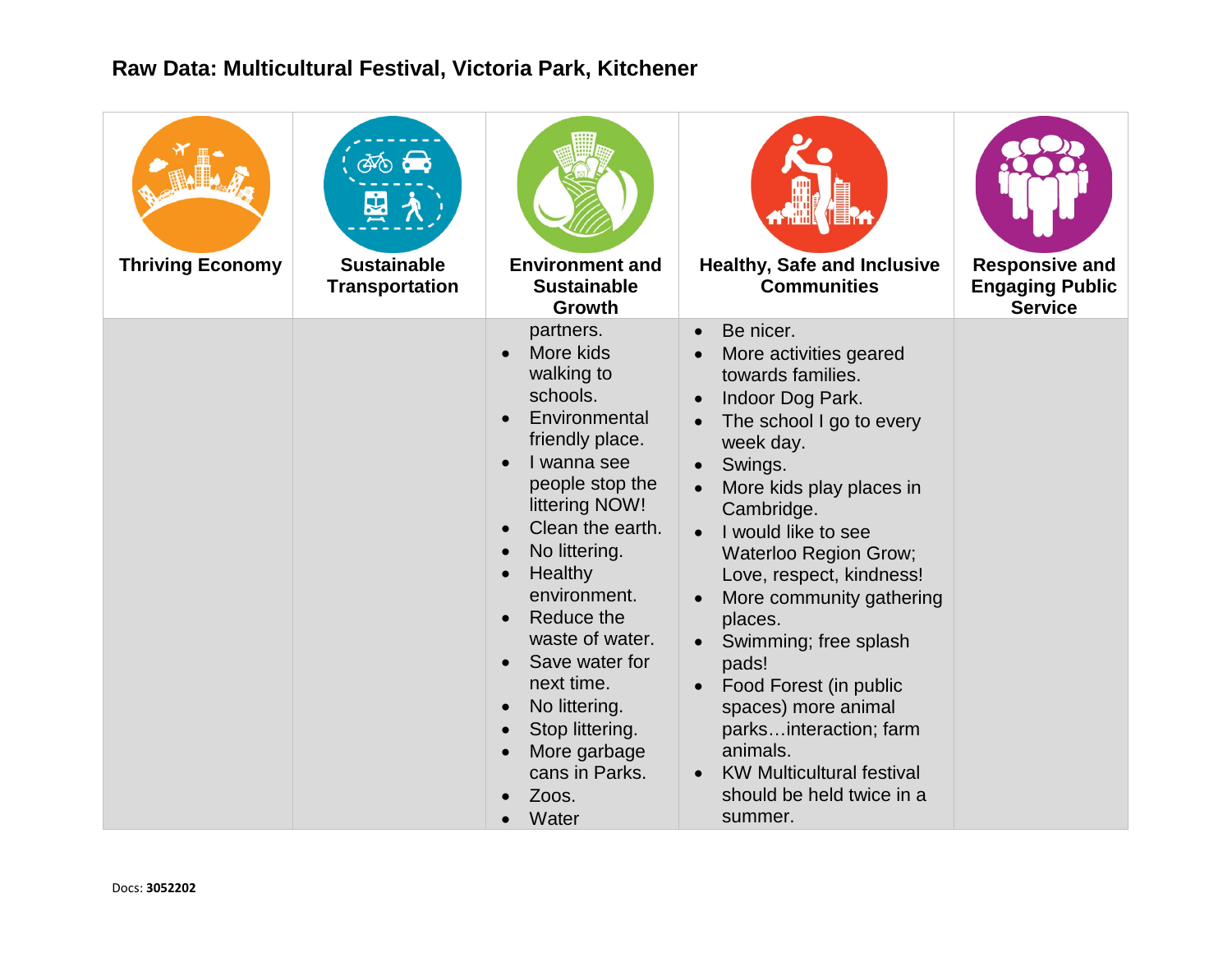| <b>Thriving Economy</b> | $\phi$ $\phi$<br>函<br><b>Sustainable</b><br><b>Transportation</b> | <b>Environment and</b><br><b>Sustainable</b><br><b>Growth</b>                                                                                                                                                                                                                                                                                                                                                             | 情子<br><b>Healthy, Safe and Inclusive</b><br><b>Communities</b>                                                                                                                                                                                                                                                                                                                                                                                                                                                                                                                           | <b>Responsive and</b><br><b>Engaging Public</b><br><b>Service</b> |
|-------------------------|-------------------------------------------------------------------|---------------------------------------------------------------------------------------------------------------------------------------------------------------------------------------------------------------------------------------------------------------------------------------------------------------------------------------------------------------------------------------------------------------------------|------------------------------------------------------------------------------------------------------------------------------------------------------------------------------------------------------------------------------------------------------------------------------------------------------------------------------------------------------------------------------------------------------------------------------------------------------------------------------------------------------------------------------------------------------------------------------------------|-------------------------------------------------------------------|
|                         |                                                                   | conservation +<br><b>Grand River</b><br>Protection.<br><b>Officially declare</b><br>$\bullet$<br>a climate<br>emergency.<br>More parks and<br>$\bullet$<br>green spaces to<br>enjoy nature and<br>protect the<br>environment.<br>End world<br>pollution.<br>Flowers.<br>Community<br>Trails, biking<br>groups.<br>I like the water.<br>More earth<br>friendly modes<br>of transportation.<br>More trees.<br>Stop throwing | Connect local people with<br>newcomers and artists.<br>More intergenerational<br>programs for seniors +<br>kids.<br>More friends, more parks,<br>more frees bees.<br>More pet accessible areas<br>and events.<br>I like summer!<br>More basketball.<br>$\bullet$<br>Be friendlier.<br>More events like this one<br>$\bullet$<br>(festivals, carnivals etc.)<br>More sharing.<br>More for seniors to be able<br>to get out more!<br>Festivals with more story<br>exchange opportunities,<br>circles to connect.<br>I love Canada and India.<br>A place where everyone<br>knows your name. |                                                                   |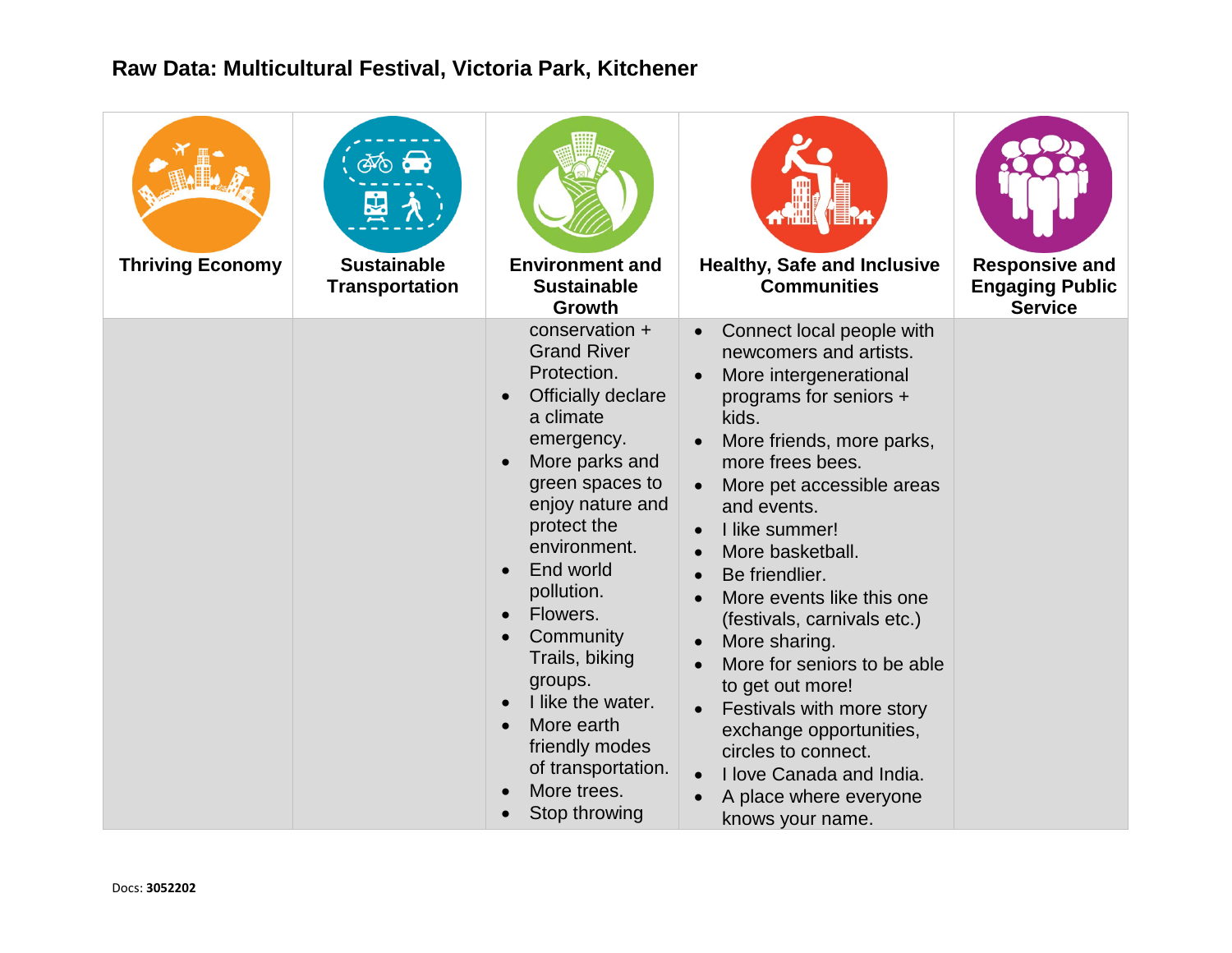| <b>Thriving Economy</b> | ൽ<br><b>Sustainable</b><br><b>Transportation</b> | <b>Environment and</b><br><b>Sustainable</b><br><b>Growth</b>                                                                                                                                                                                                                                                                                                                                                                                                     | <b>Healthy, Safe and Inclusive</b><br><b>Communities</b>                                                                                                                                                                                                                                                                                                                                                                                                                                                                                                                                     | <b>Responsive and</b><br><b>Engaging Public</b><br><b>Service</b> |
|-------------------------|--------------------------------------------------|-------------------------------------------------------------------------------------------------------------------------------------------------------------------------------------------------------------------------------------------------------------------------------------------------------------------------------------------------------------------------------------------------------------------------------------------------------------------|----------------------------------------------------------------------------------------------------------------------------------------------------------------------------------------------------------------------------------------------------------------------------------------------------------------------------------------------------------------------------------------------------------------------------------------------------------------------------------------------------------------------------------------------------------------------------------------------|-------------------------------------------------------------------|
|                         |                                                  | garbage.<br>More trees.<br>$\bullet$<br>Less pollution<br>$\bullet$<br>and more plants.<br>More trees.<br>$\bullet$<br>Having lots of<br>fun enjoying<br>being in nature.<br>No garbage.<br>More trees,<br>$\bullet$<br>more parks.<br>No littering and<br>$\bullet$<br>cutting trees.<br>More IT and<br><b>Science Expos</b><br>and events.<br>Community<br>$\bullet$<br>farms(Free)<br>Make all<br>garbage/<br>recycling bags<br>clear plastic<br>(See through) | Baseball and soccer.<br>$\bullet$<br>More support for the arts.<br>Make a place more<br>cheerful and happy by<br>spreading kindness and<br>love.<br>Public parks (more open).<br>Less construction, more<br>parks and playgrounds,<br>malls.<br>More people sharing and<br>caring. Helping each other.<br>Being nice.<br>I love Canada.<br>More multicultural events.<br>More basketball courts<br>$\bullet$<br>near Ira Needles.<br>Love, kind.<br>Mobile library carts (More<br>reading + sharing books!)<br>The pets are admitted in<br>all places.<br>More amusement parks.<br>$\bullet$ |                                                                   |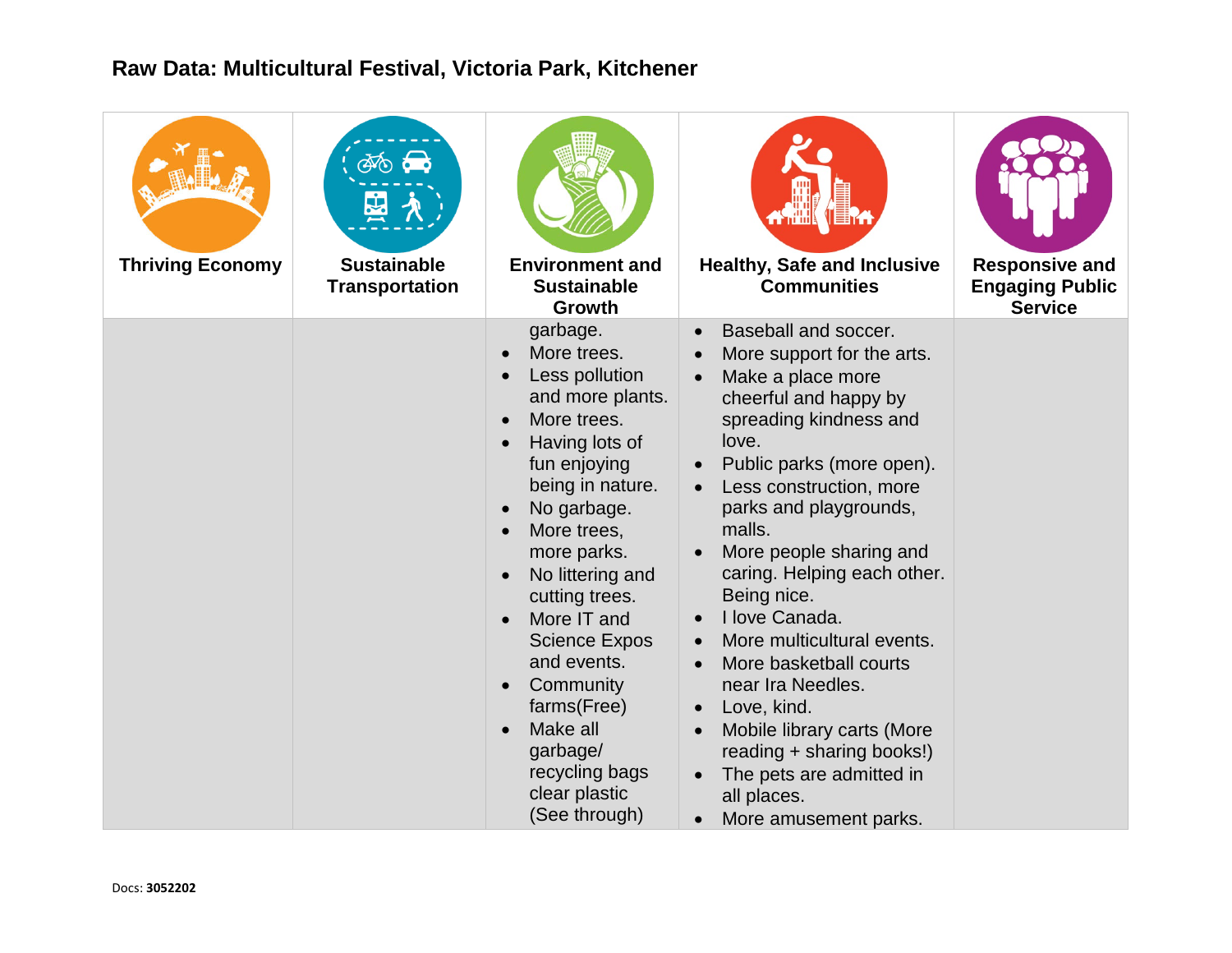| <b>Thriving Economy</b> | $\phi$ $\phi$<br>뛎<br><b>Sustainable</b><br><b>Transportation</b> | <b>Environment and</b><br><b>Sustainable</b><br><b>Growth</b> | <b>Healthy, Safe and Inclusive</b><br><b>Communities</b>                                                                                                                                                                                                                                                                                                                                                                                                                                                                                                                                                                                                      | <b>Responsive and</b><br><b>Engaging Public</b><br><b>Service</b> |
|-------------------------|-------------------------------------------------------------------|---------------------------------------------------------------|---------------------------------------------------------------------------------------------------------------------------------------------------------------------------------------------------------------------------------------------------------------------------------------------------------------------------------------------------------------------------------------------------------------------------------------------------------------------------------------------------------------------------------------------------------------------------------------------------------------------------------------------------------------|-------------------------------------------------------------------|
|                         |                                                                   | Stop littering.<br>$\bullet$                                  | More play grounds at<br>$\bullet$<br>schools.<br>Would like welcoming<br>$\bullet$<br>people to their home more.<br>More play grounds.<br>$\bullet$<br>Community gatherings,<br>$\bullet$<br>more multicultural events.<br>Big park and big splash<br>$\bullet$<br>pads.<br>I want to see more nice<br>$\bullet$<br>people in our community.<br>More splash pads, more<br>$\bullet$<br>water playgrounds.<br>Help people.<br>I want to see more toy<br>cars in playgrounds.<br>More splash pads.<br>I loved this!<br>Be kind to everyone.<br>$\bullet$<br>Hope everyone is kind and<br>fair and the world is in<br>peace. Hope the poor has<br>enough to eat! |                                                                   |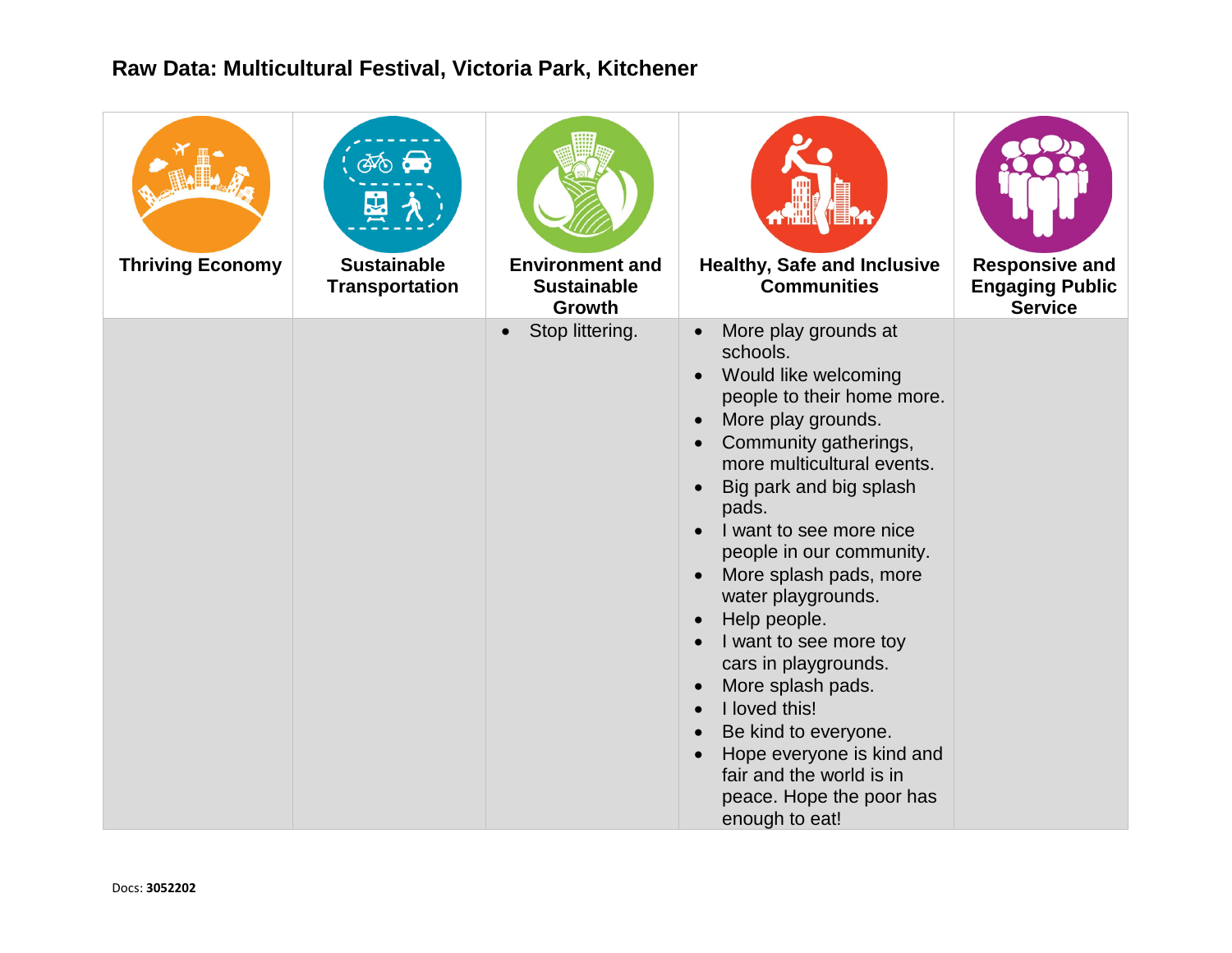| <b>Thriving Economy</b> | $\phi$ $\phi$<br>函<br><b>Sustainable</b><br><b>Transportation</b> | <b>Environment and</b><br><b>Sustainable</b><br>Growth | A THE<br><b>Healthy, Safe and Inclusive</b><br><b>Communities</b>                                                                                                                                                                                                                                                                                                                                                                                                                                                                                                                                                                                                | <b>Responsive and</b><br><b>Engaging Public</b><br><b>Service</b> |
|-------------------------|-------------------------------------------------------------------|--------------------------------------------------------|------------------------------------------------------------------------------------------------------------------------------------------------------------------------------------------------------------------------------------------------------------------------------------------------------------------------------------------------------------------------------------------------------------------------------------------------------------------------------------------------------------------------------------------------------------------------------------------------------------------------------------------------------------------|-------------------------------------------------------------------|
|                         |                                                                   |                                                        | Be more accepting of<br>$\bullet$<br>people.<br>More community<br>$\bullet$<br>programs.<br>Don't bully.<br>$\bullet$<br>More activities.<br>$\bullet$<br>Have a happy summer.<br>$\bullet$<br>Bigger parks.<br>$\bullet$<br>Peace to everyone!!<br>$\bullet$<br>More diversity and<br>$\bullet$<br>multicultural restaurants.<br>More funding for children<br>$\bullet$<br>with special needs.<br>More community events.<br>The community centre and<br>$\bullet$<br>nature play by evergreen<br>beautiful garden, food,<br>forests.<br>Friends.<br>$\bullet$<br>Free public transit.<br>$\bullet$<br>More dog spaces.<br>Outdoor exercise gym at<br>the parks. |                                                                   |